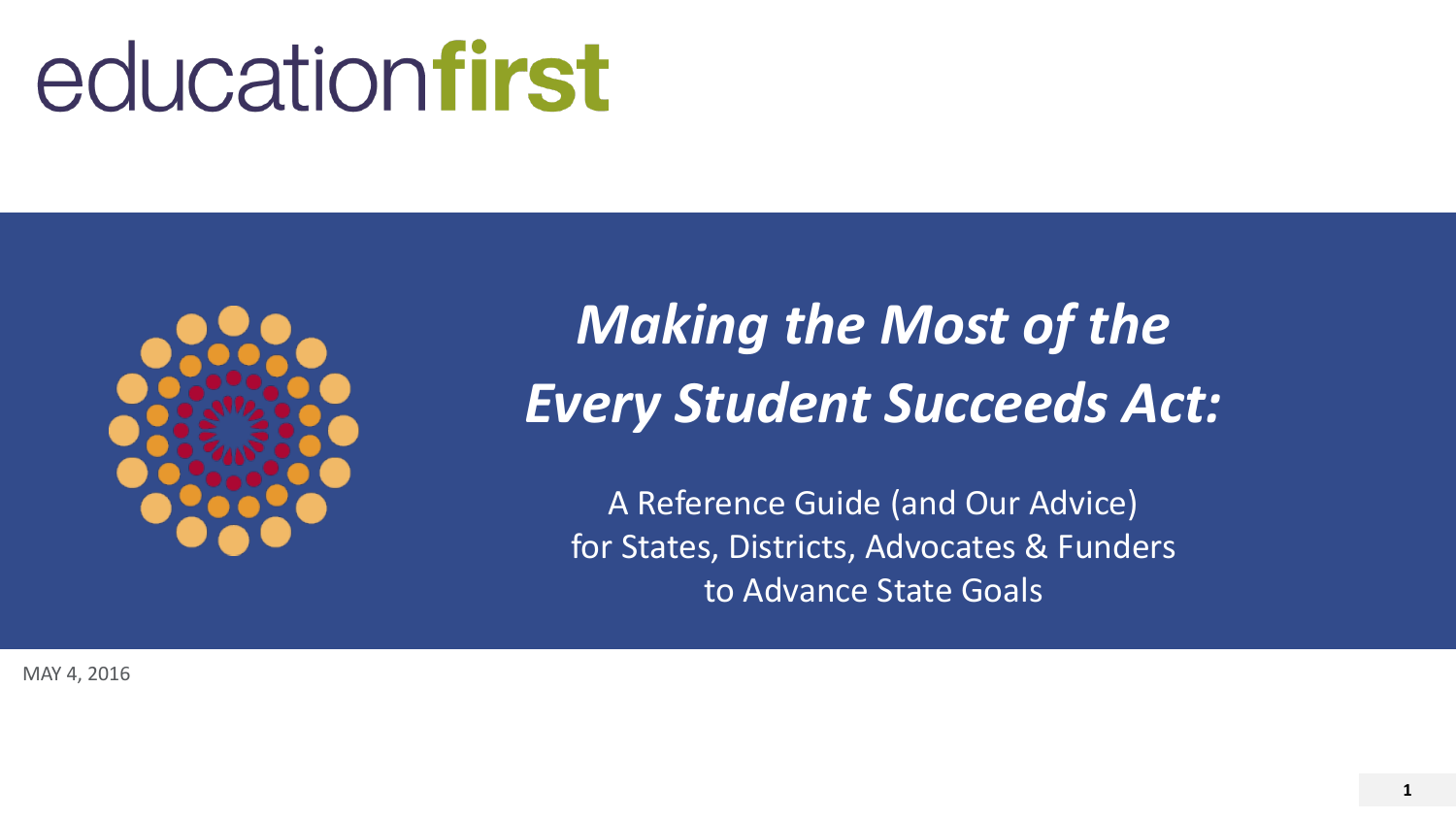## **Education First developed this reference guide to help state and district leaders, advocates and funders make the most of ESSA.**

### **Who We Are and What We Do**

We are **Education First,** a national, mission-driven strategy, policy and grantmaking effectiveness organization with unique and deep expertise in P20 education.

Our mission is to deliver exceptional ideas, experiencebased solutions and results so all students—particularly low-income students and students of color—are prepared for success in college, career and life.

Since 2006 we have worked in nearly 40 states with state policymakers, district leaders, funders, practitioners and advocates to provide support for strategic planning, policy research and program implementation.

## **Why We Created This Guide**

This ESSA reference guide is intended to **spark a sense of possibility** and offer some **clear guidance** to state and district leaders, funders and advocates.

There's **a lot of information** in this guide. We've gone beyond explaining the new law to **share our point of view**. Many of our suggestions are **concrete and directive**.

Not all of these ideas will work for everyone. But we hope our ideas will **inform your thinking** and **jumpstart important conversations about the future of education** in your state.

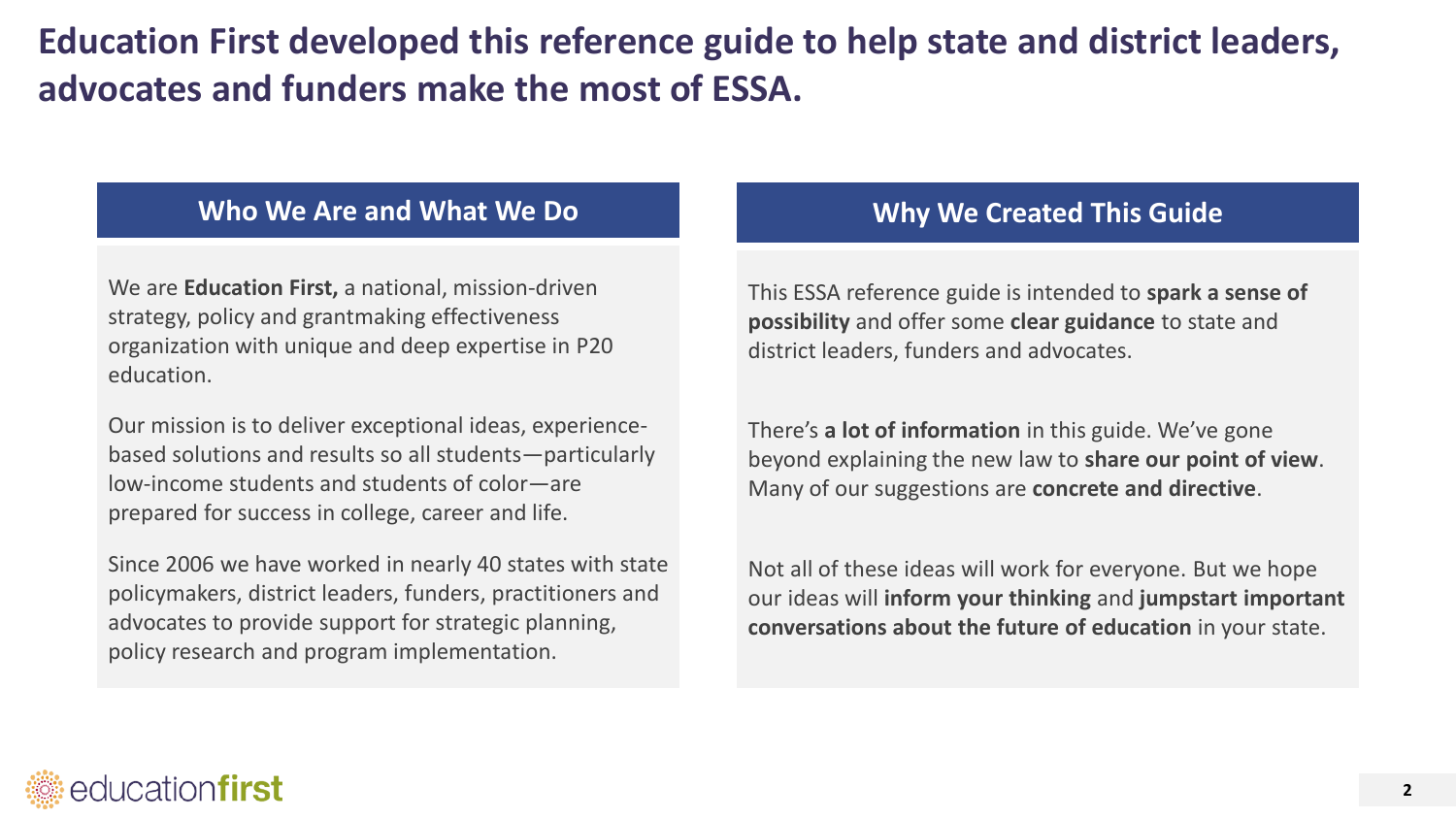## **This reference guide contains information and advice to:**



*We encourage you to print or save and share this reference guide. We look forward to your feedback and a rich dialogue.*

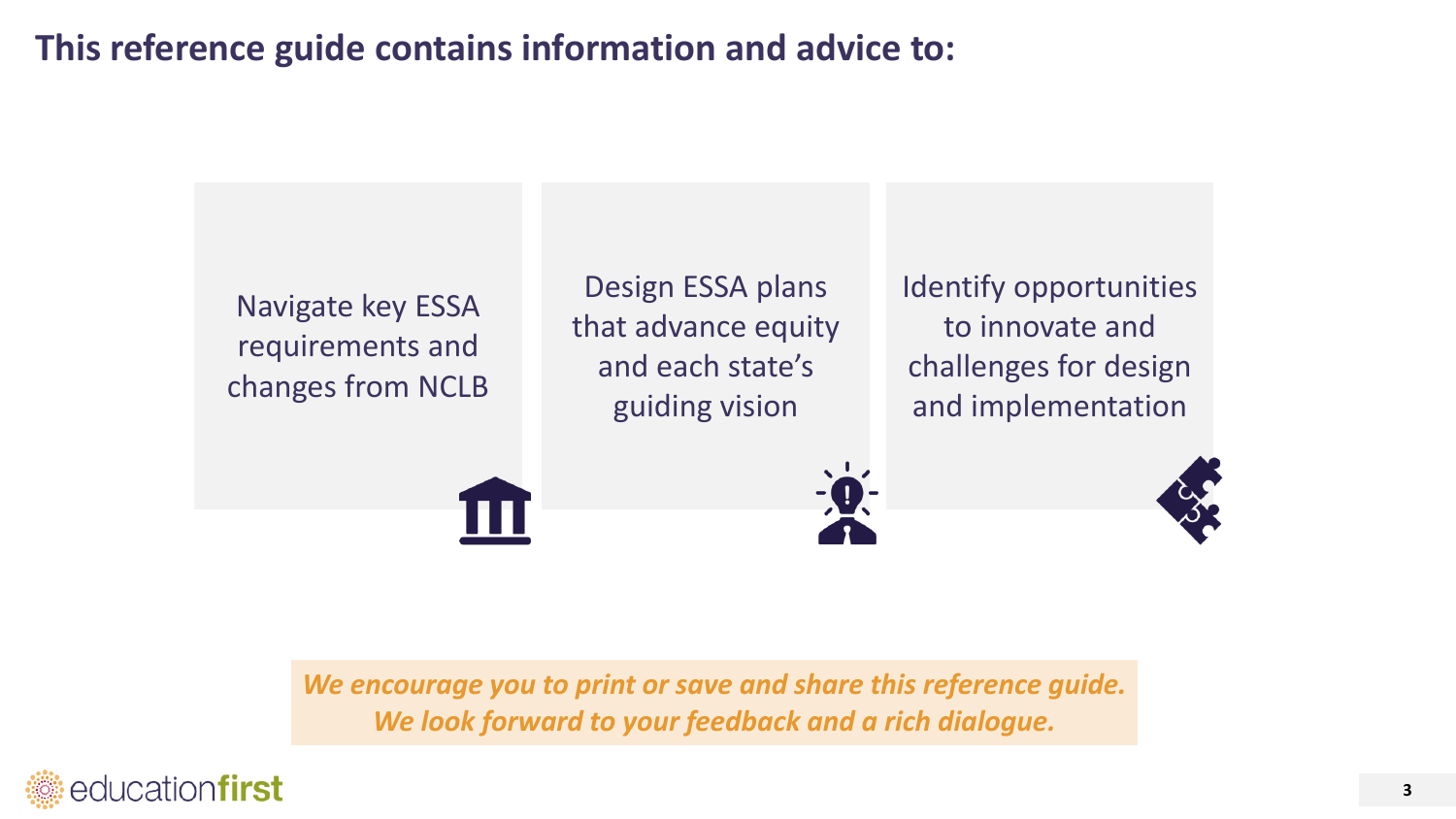## **What you'll find in this reference guide:**

| $\mathbf 1$  | Making the Most of ESSA                                      | Slide 5  |
|--------------|--------------------------------------------------------------|----------|
| $\mathbf{Z}$ | Key Changes and Opportunities to Achieve Your State's Vision |          |
|              | Stakeholder Engagement                                       | Slide 11 |
|              | <b>Standards and Assessments</b>                             | Slide 16 |
|              | <b>Accountability and School Improvement</b>                 | Slide 20 |
|              | <b>High-Quality Educators</b>                                | Slide 25 |
|              | <b>Funding Flexibility</b>                                   | Slide 29 |
| 3            | <b>Appendix: Early State ESSA Actions</b>                    | Slide 34 |
|              | Appendix: References and Acknowledgements                    | Slide 37 |

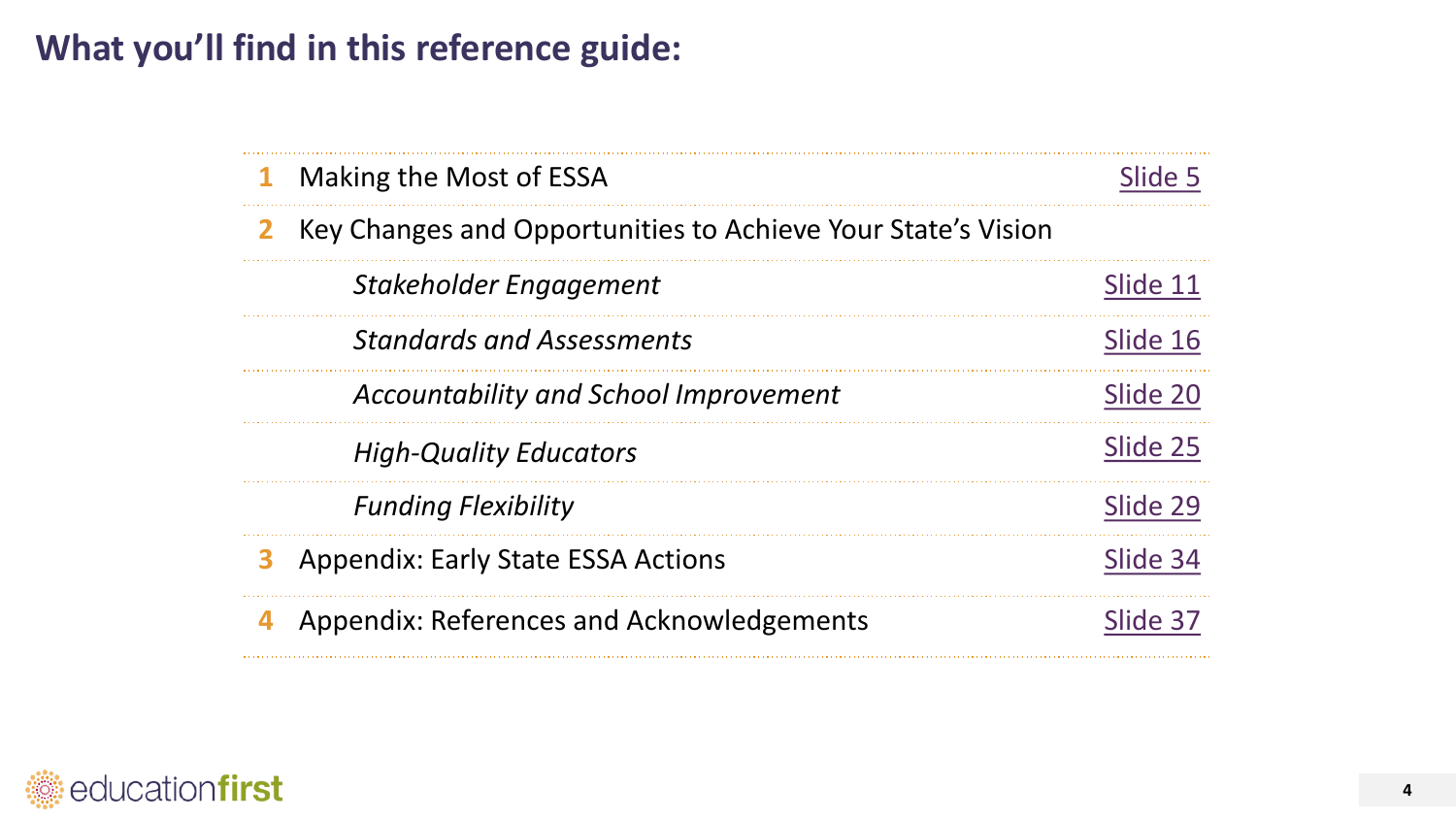**ESSA continues NCLB's focus on equity: college and career readiness, equitable access to effective educators and funding directed to low-income children.**

<span id="page-4-0"></span>

Our focus in this document is on using these five areas of ESSA to **advance state goals to increase equity** of opportunity and achievement **for lowincome children and children of color.**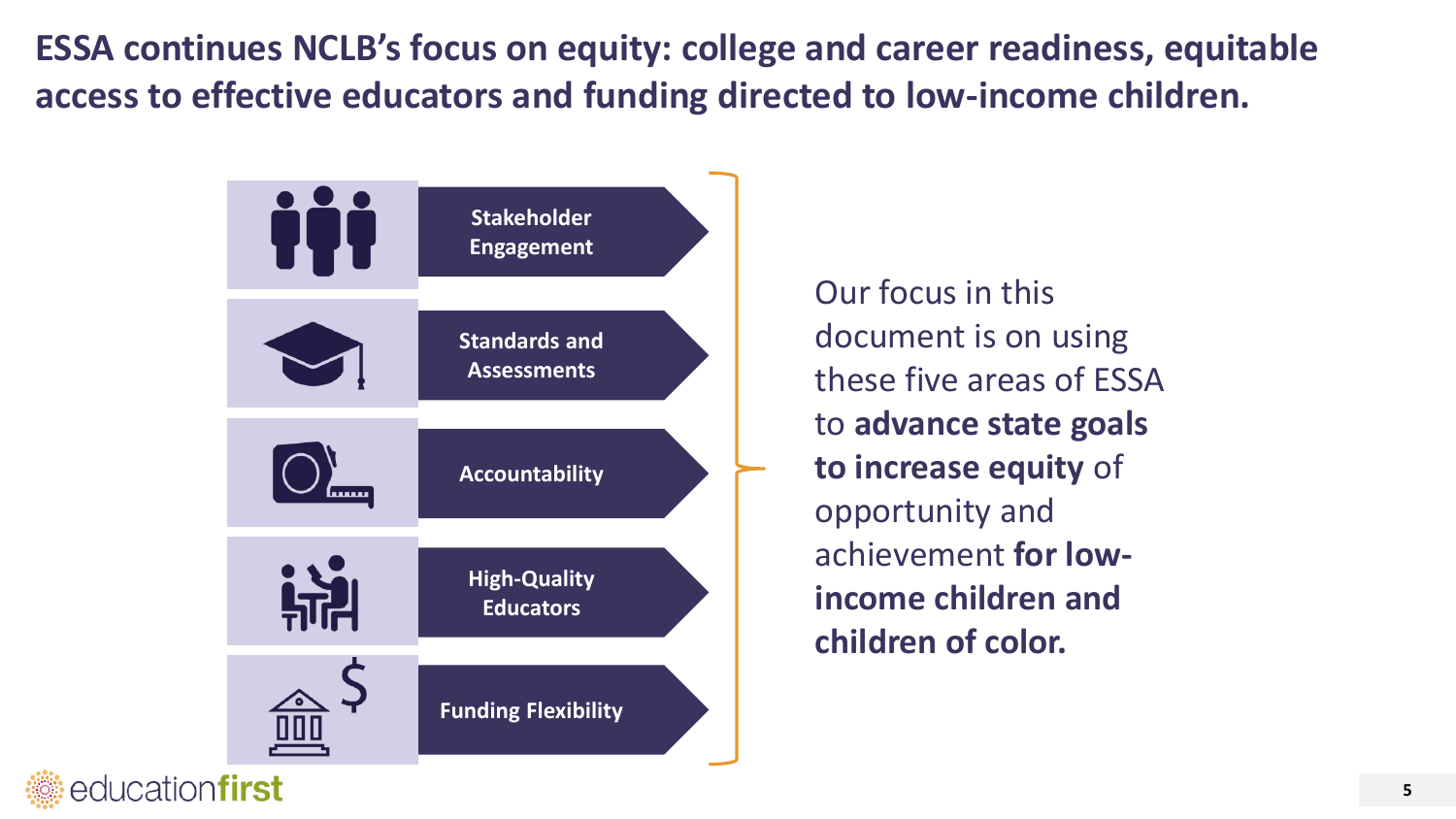**But while ESSA puts states and school districts in charge by setting up new opportunities, it also requires states to balance many decisions.** 

### **More flexibility: SEA leaders can…**

- Design their own school ratings and decide how to determine the lowestperforming 5 percent of Title I schools
- **Innovate with assessment options,** such as using computer-adaptive assessments, interim assessments that roll up to a single score or performance assessments
- Choose the ACT or SAT instead of a separate state high school assessment
- Decide how to evaluate teachers



**Many requirements: SEA leaders must…**

- **Report results for more student** subgroups
- Continue to have 95% state test participation
- **IDENTIFY THE LOWEST-PEREDAMIC PROPER** schools, approve locally-developed improvement plans and monitor their progress
- Report data on the distribution of effective teachers
- Consult a prescribed list of stakeholders when developing their plans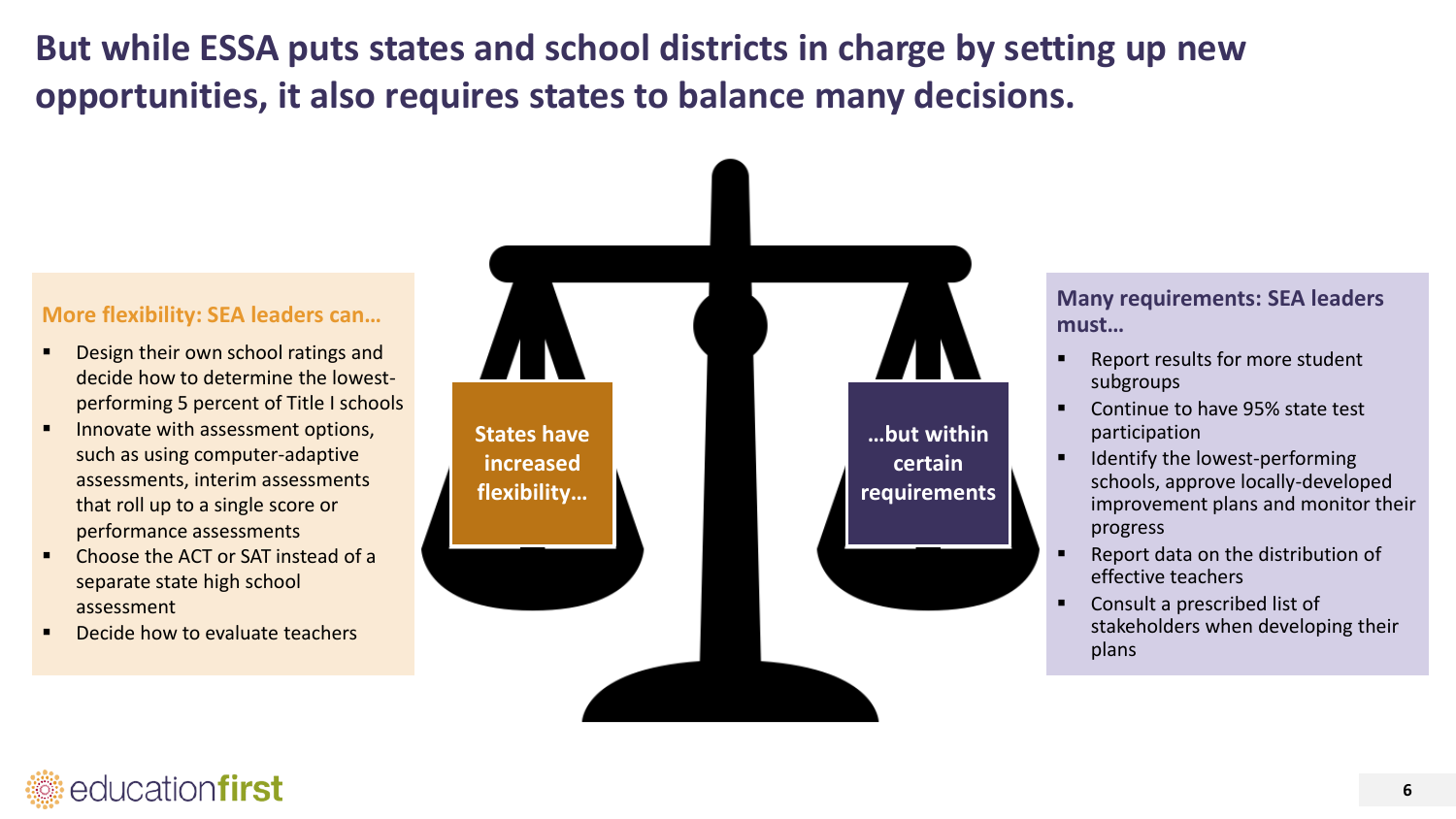**States have just a year to set a strong vision, engage stakeholders and design ESSA plans for implementation beginning in school year 2017–18.** 



\*Estimated dates. See a more detailed timeline from ASCD [here](http://www.ascd.org/ASCD/pdf/siteASCD/policy/ESSA_Resources_Timeline.pdf.) and USED's more [detailed ESSA transition guidance](http://www2.ed.gov/policy/elsec/leg/essa/faq/essa-faqs.pdf).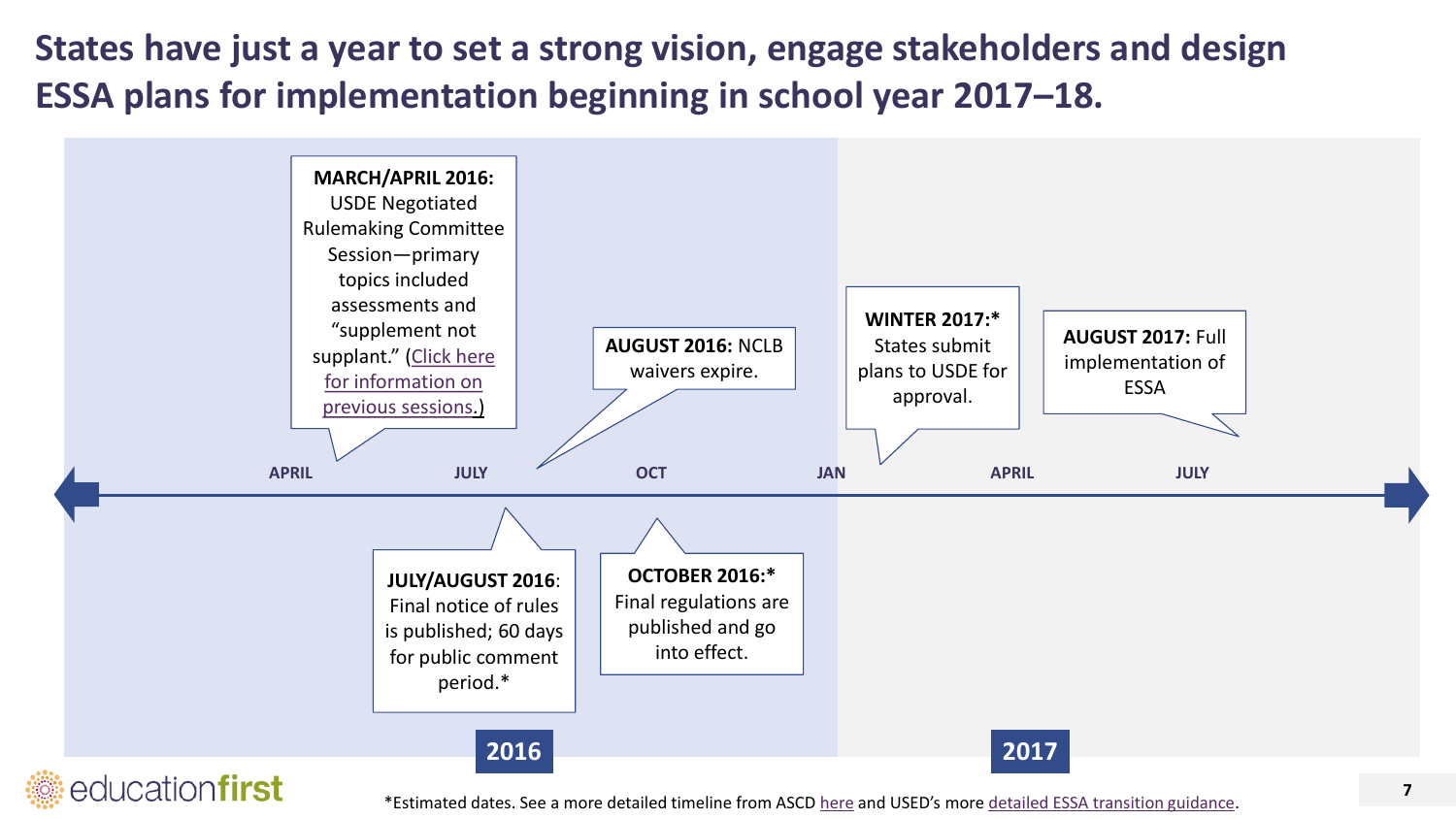## **Many states have already started seeking stakeholder input into ESSA plans. Here are a few examples:\***

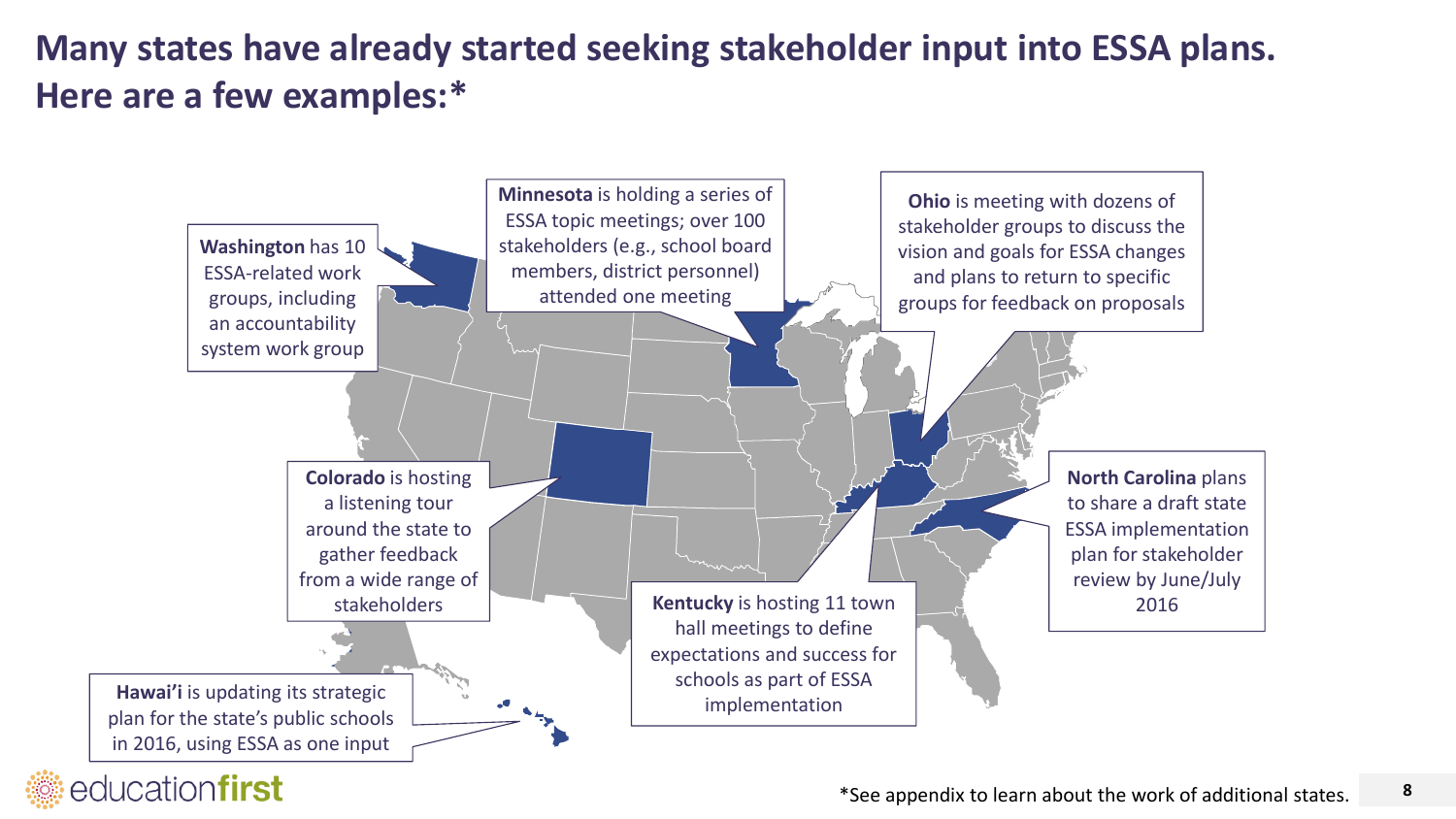**To make the most of ESSA, we recommend defining or re-asserting your state's "North Star" vision and priorities as a first step.**



**Avoid the compliance mentality.** Lead from your big vision for improving teaching and learning—make that your **North Star**—rather than starting with what ESSA requires or allows.



**Don't innovate for innovation's sake**; take advantage of new flexibilities only when they help your state make progress against your vision.



Keep the focus on **decisions that improve students' lives**, not those that make the work of adults easier.



Engage stakeholders meaningfully, but **don't try to get everyone to agree on everything**.

**The guidance we provide in** *Making the Most of ESSA* **can help you take the reins and drive forward your own state vision.**

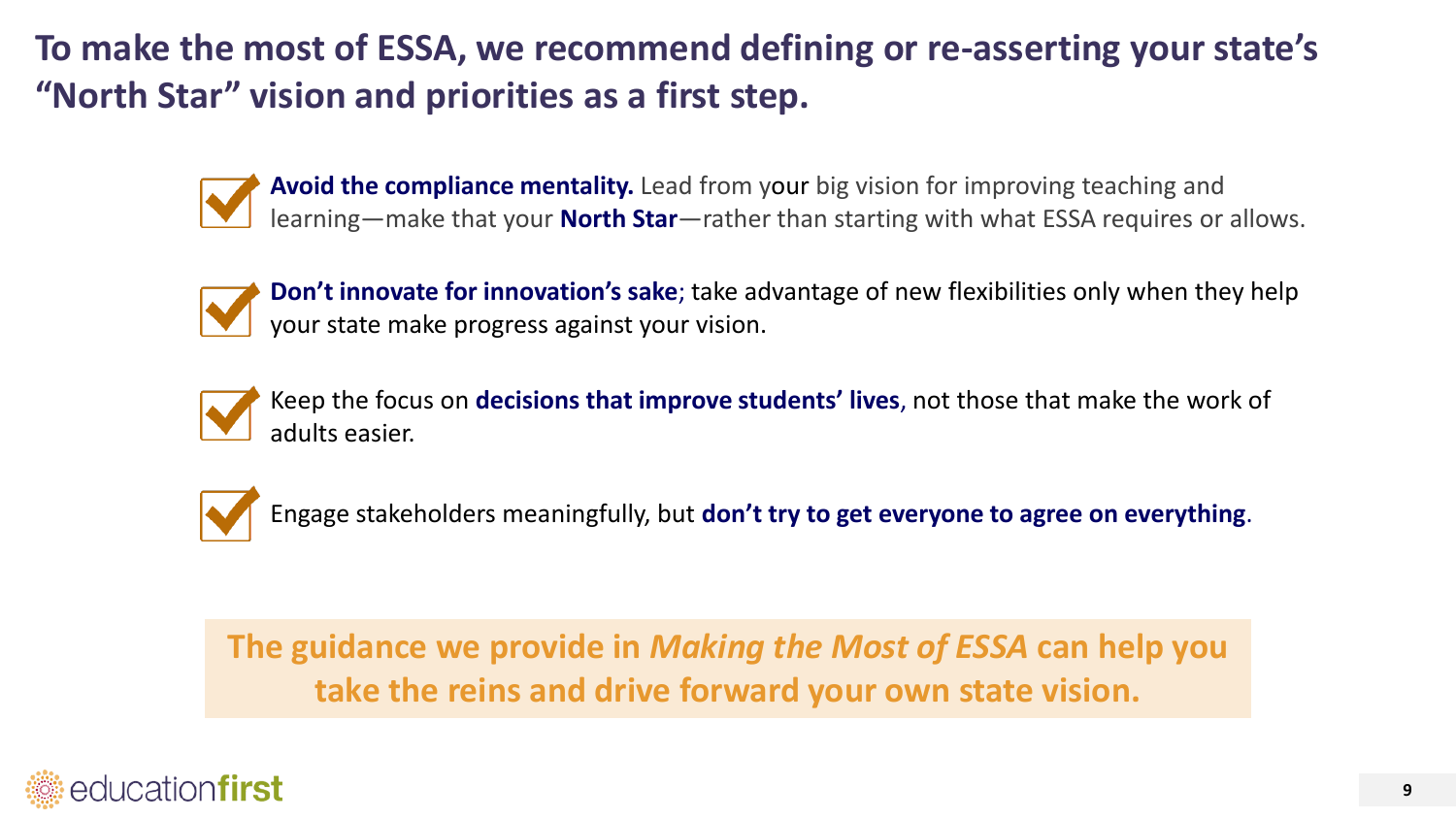**ESSA planning in Delaware, Hawai'i and Wisconsin is guided by each state's North Star vision for education success.\*** 



**Delaware's** statewide vision is "Student Success 2025, an education that prepares every Delaware child for success in 2025." State leaders see ESSA as an opportunity for policy alignment toward this vision, which the plan calls its North Star.



**Hawai'i's** statewide goal is "55 by '25": 55% of adults will earn a college degree by the year 2025. State education leaders are updating their strategic plan with ESSA in mind, still aiming for this statewide goal.



**Wisconsin's** statewide vision is "Agenda 2017—every child a graduate, college and career ready." State leaders aim to increase graduation rates to 92%, close achievement gaps and make school finance more equitable and transparent.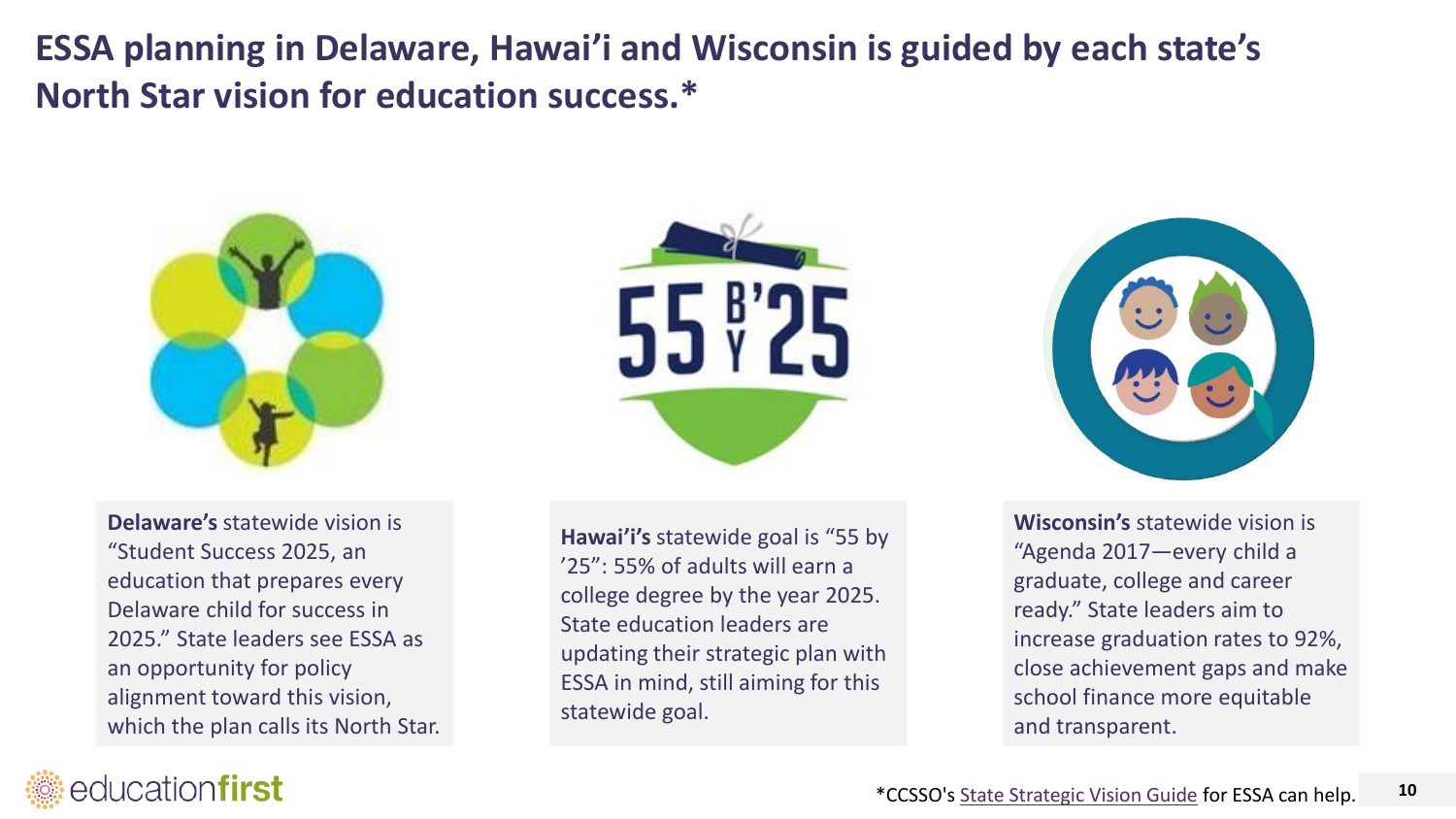## **STAKEHOLDER ENGAGEMENT**

## **What's the work ahead?**



**States:** *Approach "engagement" differently to ensure stakeholders feel heard, informed and involved. Roll out a strategic approach that enables input from a wide range of stakeholders.*



**Districts:** *Collaborate on plan design with your SEA and urge community members and teachers to participate.*



**Funders & Advocates:** *Encourage grantees and partners to get involved and seek opportunities to contribute.* 

<span id="page-10-0"></span>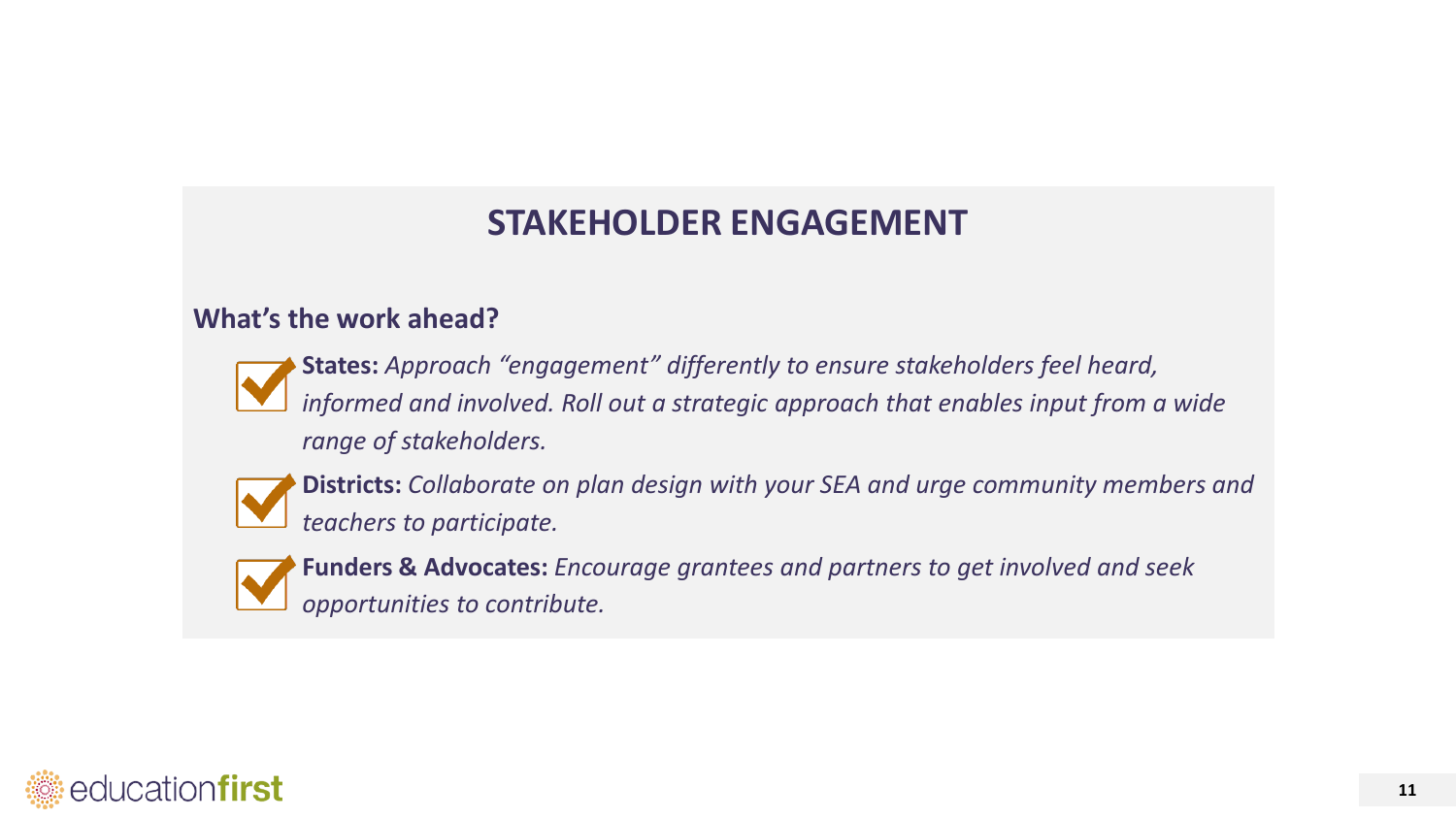**Key Provisions:** ESSA requires states to engage with a multitude of stakeholders to inform decision-making



ESSA requires states to **engage in and provide evidence of "meaningful consultation" with a variety of stakeholders** in virtually every major state-level decision.\*

- A variety of **local education agencies:**
	- **Geographically diverse**—suburban, rural and urban
	- $\checkmark$  Serving a high percentage of schools identified for and those implementing **comprehensive support and improvement plans**
- **EXECUTE: Charter school leaders**
- **Teachers, principals,** specialized instructional support personnel, paraprofessionals and other staff
- Representatives of **early education organizations**
- **Parents and families** of students of all ages
- The **Governor**, members of the **state legislature** and **state board of education**
- Representatives of **American Indian tribes** located in the state
- Teacher and school leader **professional standards, certification and licensing** organizations
- **Individuals, organizations or partners connected to related strategies, programs and activities** being conducted in the state

**\*CCSSO's** *[Let's Get This Conversation Started](http://www.ccsso.org/Documents/2016/ESSA/GuideonESSAStakeholderOutreach.pdf)* guide for stakeholder engagement can help.

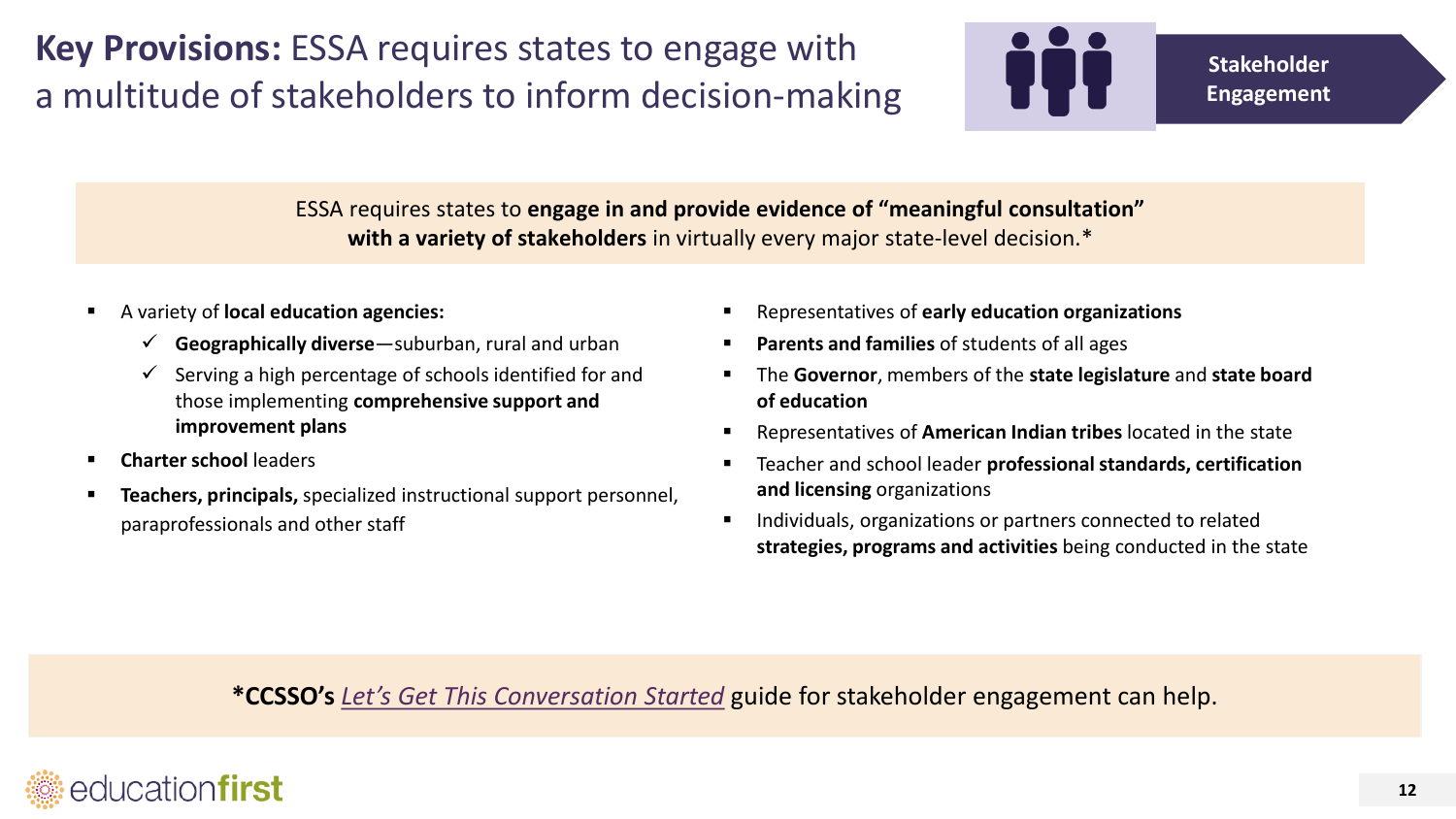

### **SEAs AND STAKEHOLDERS?**

*Approach "engagement" differently to ensure stakeholders feel heard, informed and involved.* 

Field questions

Cursory engagement done after decisions are made

No follow-up

educationfirst

Let others define the message

## **Old Approach <b>New Approach**

Have a dialogue

Authentic, deep engagement done in time to inform decision-making

Clear follow-up that lets stakeholders know how their input was used

Own the message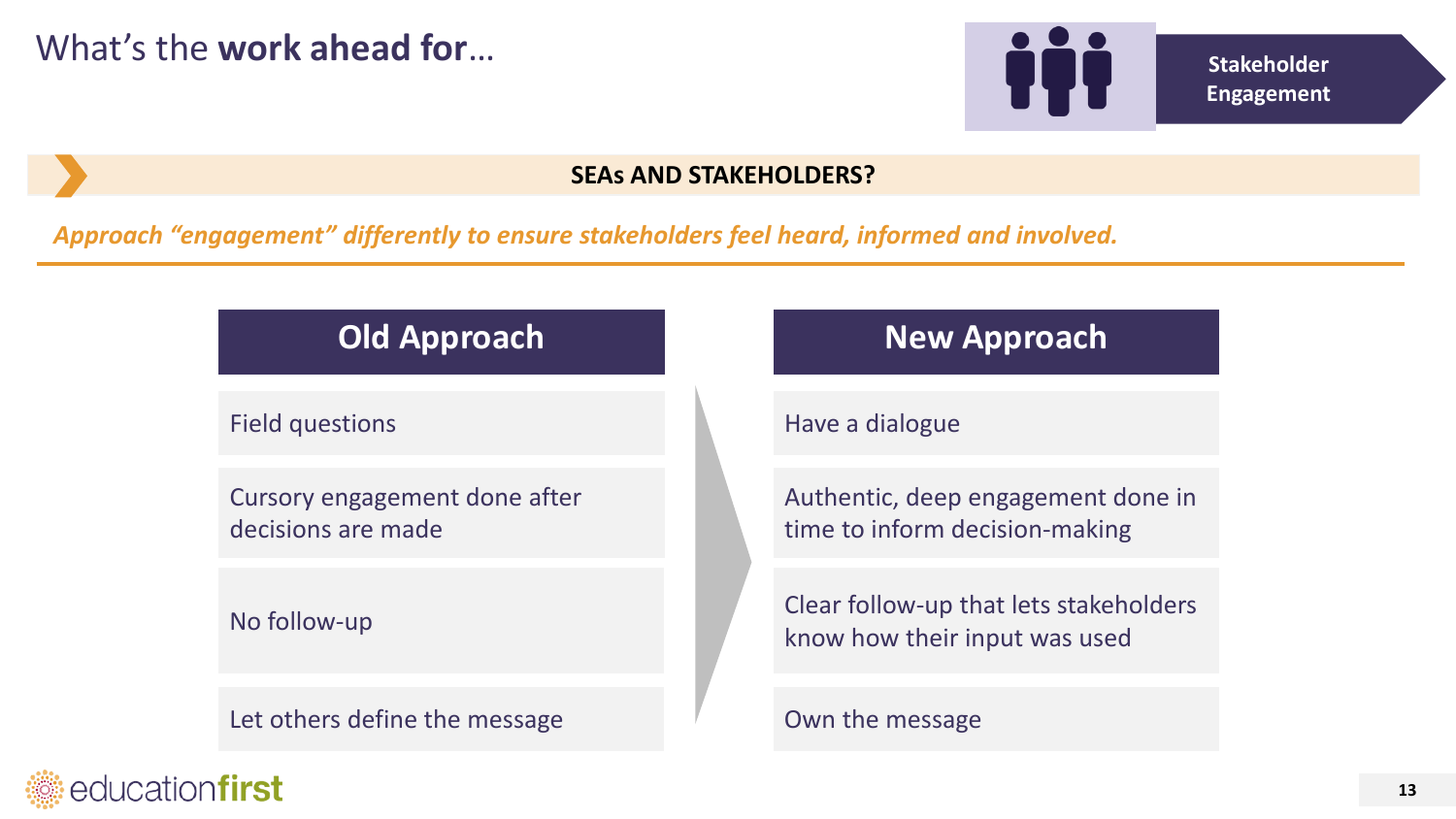

## **Engagement**

### **SEAs AND OTHER POLICYMAKERS?**

### *Roll out a strategic approach that enables input from a wide range of stakeholders.*

- **Assign key staff to develop, carefully implement and monitor** an effective stakeholder engagement strategy. Don't let this be "owned" solely by the Communications Director; the Chief or Deputy driving your overall planning should be deeply involved.
- Create a **guiding coalition of stakeholders** to help during the initial planning. Aim to **turn new connections into long-term relationships** to inform implementation and to build and maintain support for the plan over the coming years.
- **Prepare your guiding coalition for "meaningful engagement":**
	- $\checkmark$  Clearly articulate your state's stakeholder engagement approach early in the process.
	- $\checkmark$  Define the role of stakeholders and how they can participate.
	- $\checkmark$  Be clear about what is on—and off—the table for discussion.
	- $\checkmark$  Work with coalition members to define and refine your state's North Star early on, and refer back to this vision regularly.
- Identify **ambassadors** who are already trusted and respected by stakeholders to connect with groups with whom the SEA is not closely tied.
- **Create effective communication channels and engagement formats** to gather feedback, share back what the SEA has heard, and let stakeholders know how their input will inform plan development.
- Work with stakeholders to **identify what is most important for their students and schools**; collaborate on developing or confirming your **state's vision for an effective school system** with the goal of crafting a plan over which everyone feels ownership and can collectively support.
- **Don't get stuck in the weeds**—be clear, transparent and concise, providing stakeholders with only the information most relevant to them.
- Select stakeholders who will come with **solutions and thoughtful feedback.**
- **Go beyond the usual suspects** to identify new stakeholders and partners that represent all communities, including those left off the required list—like the business community and communities of color.
- **Keep your internal team informed** through formal and informal meetings and information sessions.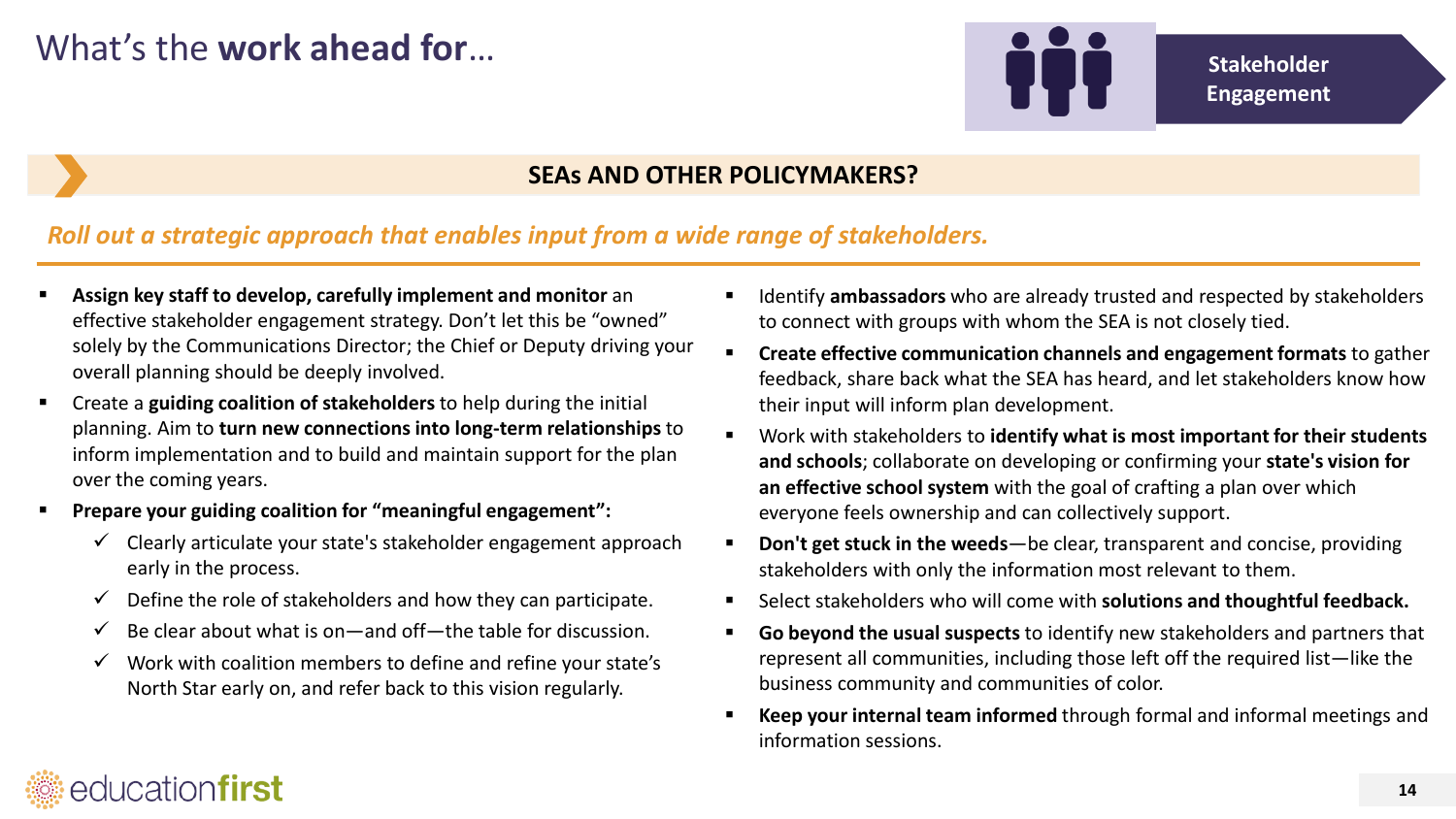## What's the **work ahead for… Stakeholder Stakeholder Stakeholder**



**Engagement**

*Collaborate on plan design with your SEA and urge community members and teachers to participate.*

- **Gather feedback from your own community** and share it with your SEA.
- Identify the **most important things your state can do—or not do—to support LEAs in delivering results for students** in districts, schools and classrooms.
- **If all identify current strengths, barriers or challenges** that a new plan could build upon or address.
- **Contribute solutions and thoughtful feedback** to inform a cohesive state plan that can be implemented well at the local level.
- **Work in coalition with other LEAs** to influence deliberations and inform decision-making.
- **Urge parents to participate** in statewide stakeholder conversations, surveys and feedback.

## **SCHOOL SYSTEMS? FUNDERS & ADVOCATES?**

*Encourage grantees and partner organizations to get involved and seek opportunities to contribute.* 

- Help states consider the **non-negotiables to hold onto** during this process.
- **Help your grantees figure out the best ways to get involved** with state and district ESSA planning.
- Consider providing resources to support **bringing in an outside organization** to help your SEA lead a meaningful, wide-reaching stakeholder engagement process.
- **Keep equity at the forefront** of the conversations about ESSA design and implementation by calling attention to the needs of subgroups of students.
- **Seek opportunities to contribute** to and **encourage members of your community to participate** in stakeholder conversations.
- **Push for transparent and inclusive conversations** about ESSA design and implementation.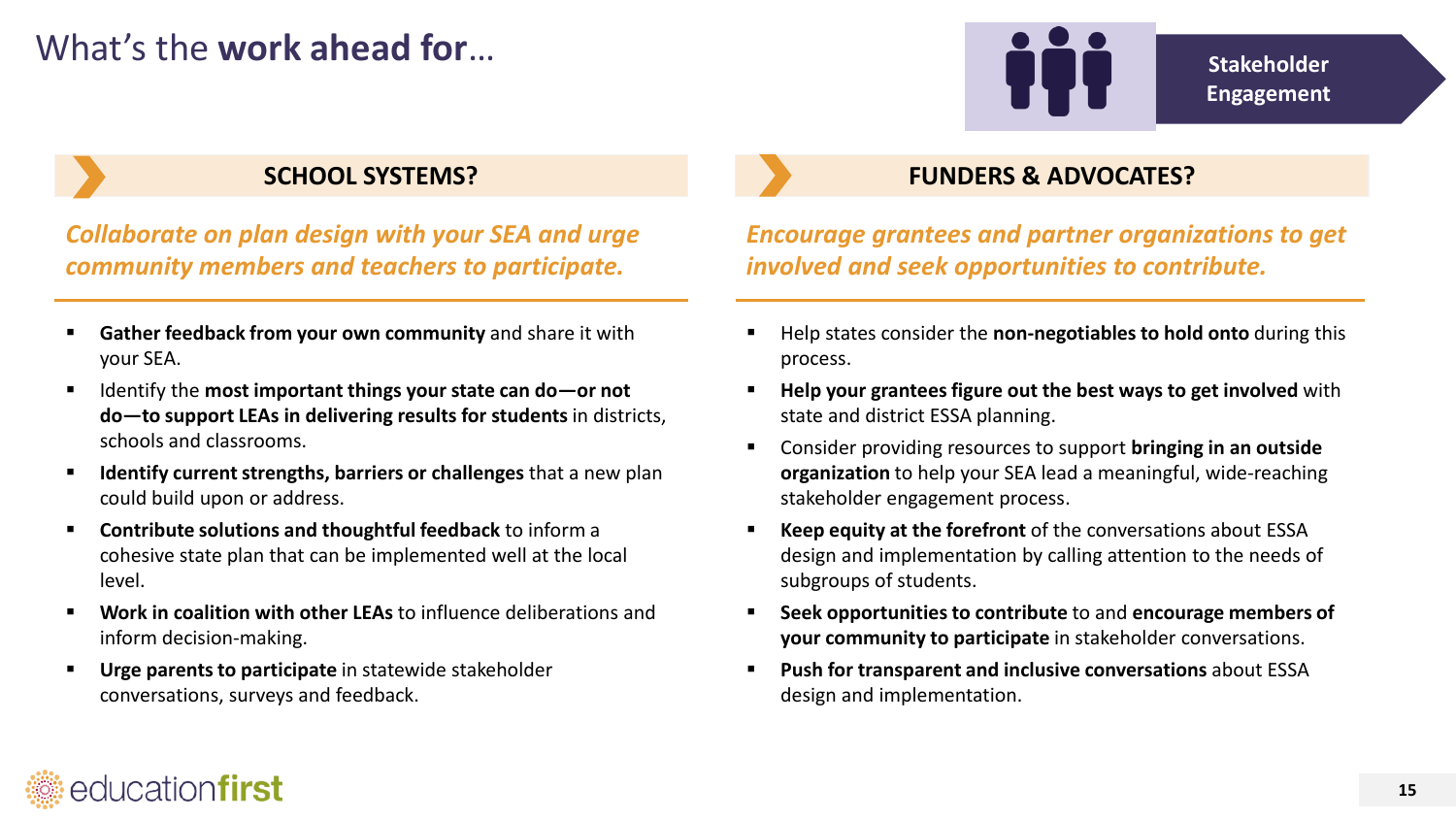## **STANDARDS AND ASSESSMENTS**

## **What's the work ahead?**



**States:** *Consider the quality of your state standards and tests. Look for opportunities to innovate and improve.*



**Districts:** *Build your educators' ability to teach to higher standards and use data from all types of assessments.*



**Funders & Advocates:** *Combat opt-outs and ensure assessments are fewer, better and more meaningful.*

<span id="page-15-0"></span>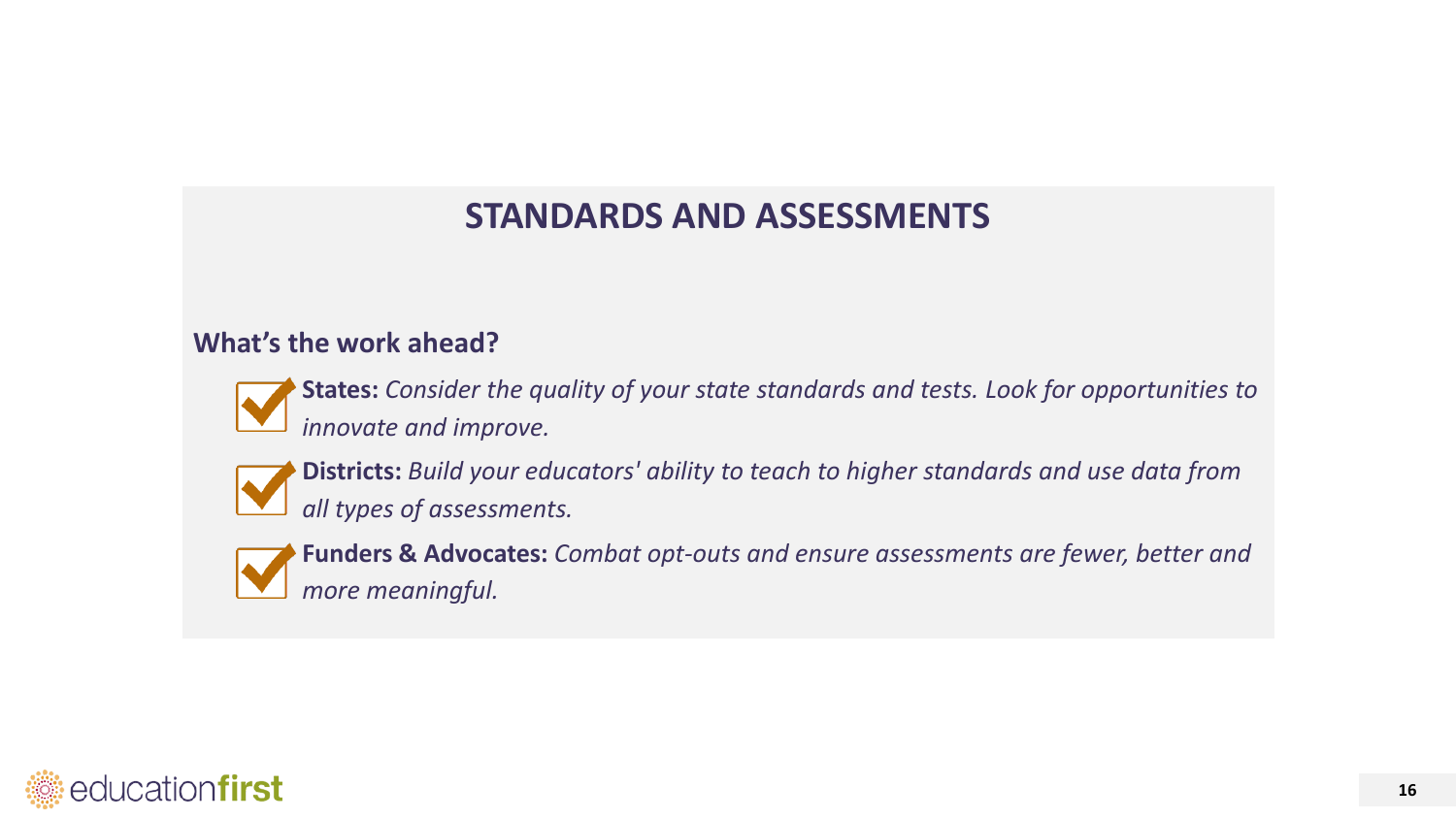**Key Provisions:** ESSA enables increased alignment, variety and innovation for standards and assessments



**Standards and Assessments**

**REINFORCES ALIGNMENT** FROM K–12 TO POSTSECONDARY

- States must still have K–12 academic standards, but **now standards must align with entrance requirements for creditbearing coursework** in their public higher education systems **and the state's career and technical education standards.**
- **English-language proficiency standards also must align** with the state's academic standards.
- States may still adopt **alternate standards for students with the most significant disabilities**, but the standards must now lead to students' college or career readiness.

education**first** 

### **ENCOURAGES MORE VARIETY** IN STATE ASSESSMENT TYPES **1 2 3**

- State flexibility to **choose a variety of assessment types** within their required system of annual summative assessments—including relying more heavily on performance assessments, combining interim assessments, and making ACT or SAT part of their system at high school—is reiterated (and encouraged).
- BUT, **requirement remains for statewide annual assessment** of at least 95% of students in grades 3–8 and HS for math/language arts and once each in ES, MS & HS for science.
- Indicators for school success now include **reporting on the progress of English learners toward English proficiency**.

### **ENCOURAGES ASSESSMENT INNOVATION** AND IMPROVEMENT

- Seven states (or groups of states) will have the opportunity to **pilot "innovative assessment systems**," which can include competency-based, performance-based, and other types of assessments in select districts.
- All states and districts have the opportunity (and now funding) to create more streamlined systems of high-quality assessment—within the law's annual testing requirements for grades 3–8 and high school—by **conducting assessment audits and streamlining tests**.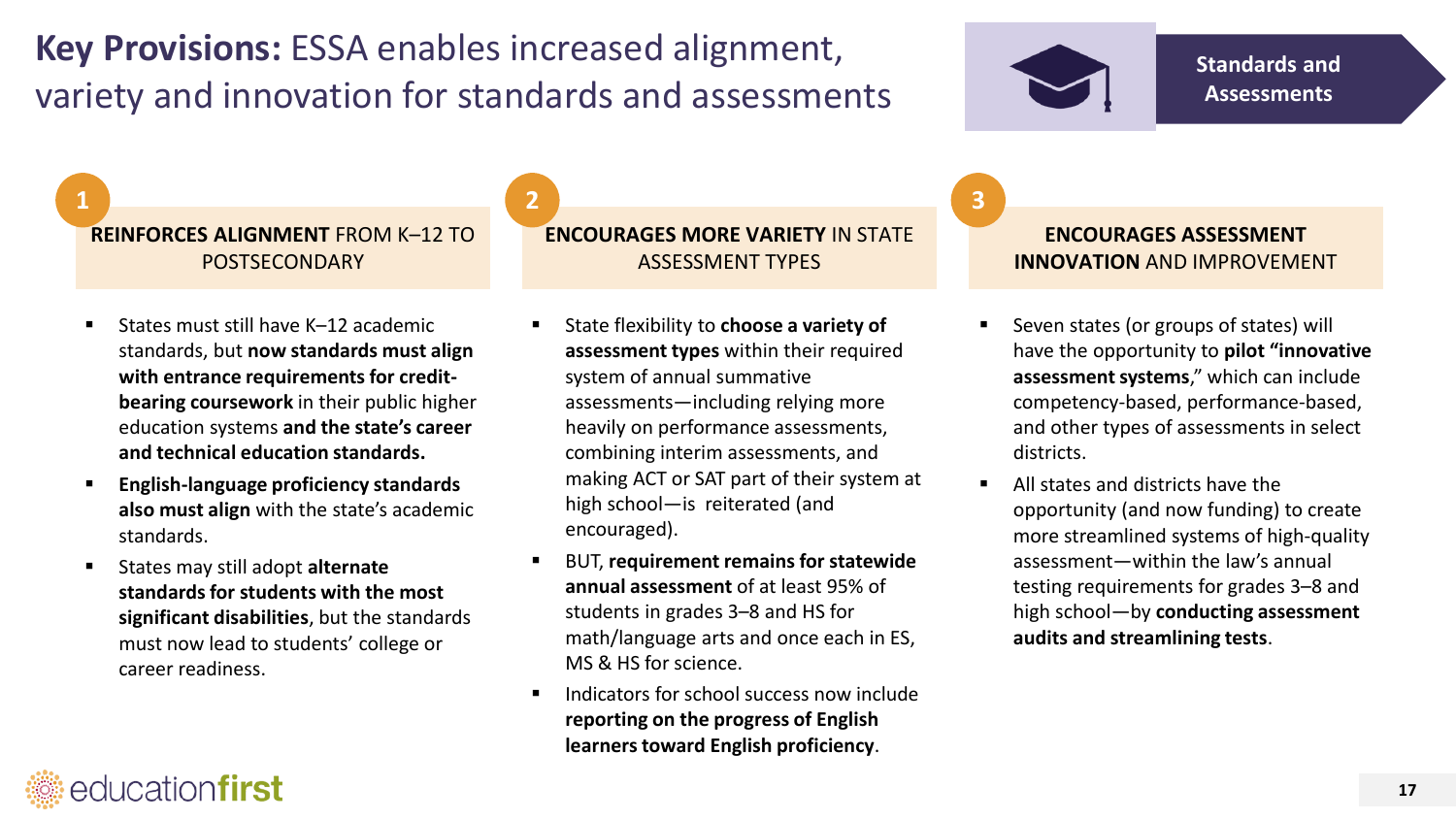

### **SEAs AND OTHER POLICYMAKERS?**

### *Consider the quality of your state standards and tests.*

- What work, if any, do you need to do with **higher education leaders and employers to confirm your state standards really do align** with college and career expectations? Find out if these groups value your state tests.
- **Verify whether state tests signal the classroom instruction you expect** by truly measuring critical thinking, problem-solving and writing. If you're not sure, commission an outside validation study to identify any gaps.
- **If you're considering SAT or ACT** in place of your current HS state test, **carefully weigh the pros** (nationally recognized, accepted by colleges, fewer HS tests) **and cons** (outside of state control, not designed to measure HS learning, possible lack of alignment to state standards).
- Remember that **annual state testing is still the backbone of federal law**: while individual parents may opt out of state testing, states remain accountable for maintaining a 95% participation rate. Take responsibility for encouraging students to "opt in," support districts in maintaining participation and step in when they falter, and **work proactively to streamline duplicative state and local testing**.

educationfirst

### *Look for opportunities to innovate and improve.*

- Coming on the heels of a transition to a new state test in most places, **ESSA's new flexibility could be viewed as "yet another change"** and destabilize progress. Scrutinize whether your goals for improving assessment strategies are best accomplished through the Assessment Pilot, or whether the existing flexibility under ESSA to evolve your approach is good enough. [CCSSO](http://www.ccsso.org/Resources/Publications/Comprehensive_Statewide_Assessment_Systems_A_Framework_for_the_Role_of_the_State_Education_Agency_in_Improving_Quality_and_Reducing_Burden.html) has great tools to help.
- Use ESSA flexibility to **explore new assessment approaches that make sense in your state context**: could you add more performance items to state tests in any subject areas, for example?
- **Think strategically about funding for local assessment audits**. Focus review criteria on high-quality systems of assessment and eliminating state/local overlaps—not simply on cutting the longest tests. Give districts tools [\(Achieve](http://www.achieve.org/assessmentinventory) and [Education First](http://education-first.com/library/publication/fewer-and-better-local-assessments/) both have extensive free resources). Look to lessons from CT, DE, IL and NY.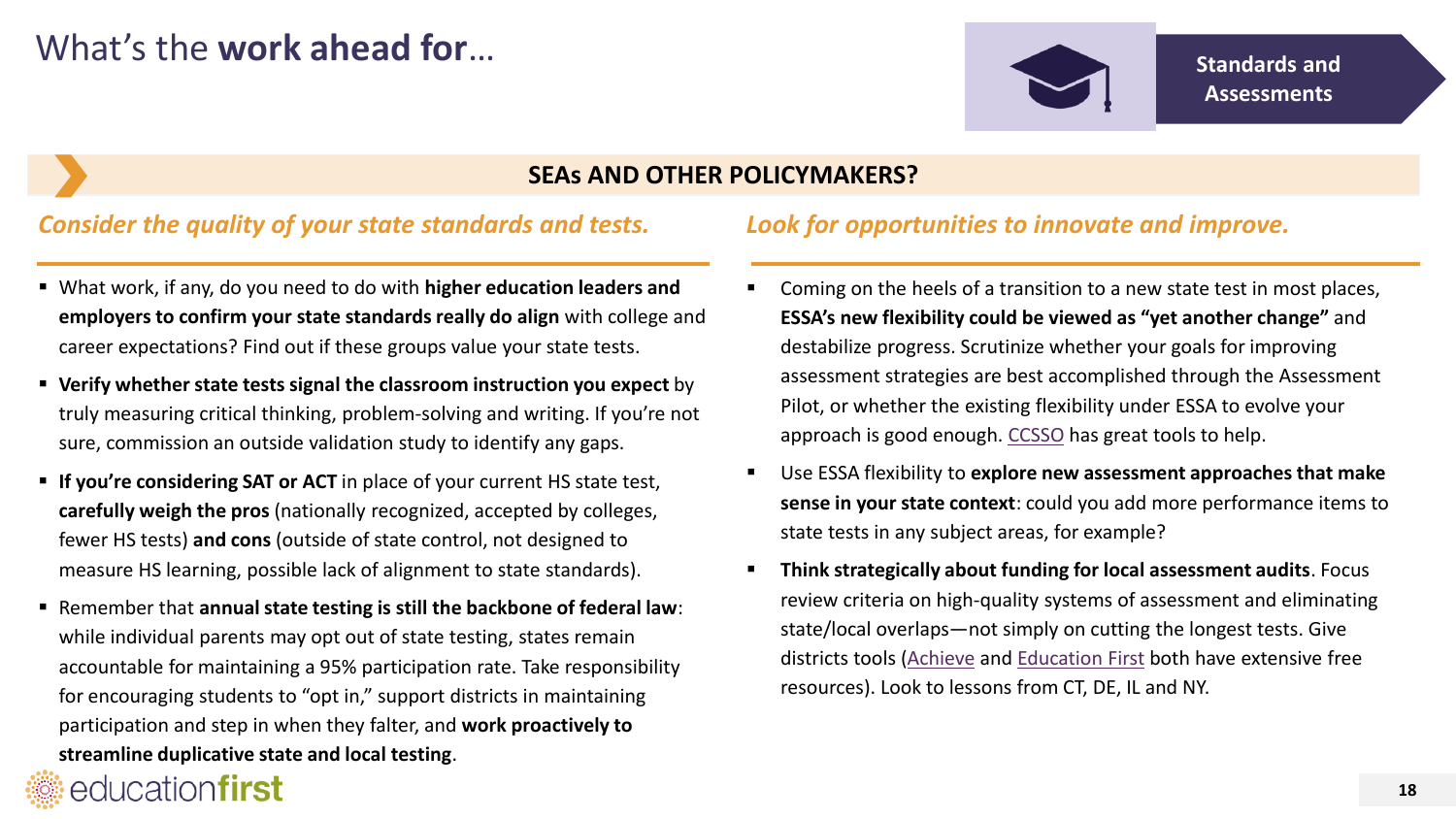## What's the work ahead for…



*Build your educators' ability to teach to higher standards and use data from all types of assessments.*

- Don't let up on efforts to **support teachers' instructional practices to meet the demands of college/career-aligned standards**: focus on effective adult learning, grade-level content and choosing highquality teaching materials. Find more advice [here](http://education-first.com/library/publication/common-core-state-standards-the-transformation-of-professional-development/).
- **Help educators use all the data** assessments generate, including data from summative tests.
- **Eliminate any reliance on traditional "test prep**," which doesn't work on tests measuring skills needed for college and careers.
- Seize the opportunity to **audit and streamline your own assessments**: How many different benchmark, diagnostic and interim tests are used in your district, and why? Which are higher quality? Which give the best information to educators, parents and students? Genuinely engage educators and parents in these reviews and answer these questions. These free resources from [Achieve](http://www.achieve.org/assessmentinventory) and [Education First](http://education-first.com/library/publication/fewer-and-better-local-assessments/) can help.

education**first** 

## **SCHOOL SYSTEMS? FUNDERS & ADVOCATES?**

*Combat opt-outs and ensure assessments are fewer, better and more meaningful.*

- **Discourage opting out:** Provide accurate and persuasive information to parents and educators about the value proposition for state tests. These [new videos and tools f](https://gmmb.box.com/s/iikomane2c0f5n6d0le51jowpd6hlm64)or advocates can help.
- Research and frame solutions to **help fix the problem of too many HS tests**. Each test has trade-offs—publish pros and cons of each.
- Keep shining a spotlight on state testing in particular to **insist on high-quality tests that accurately reflect state standards**—and ask state leaders to prove it. Consider convening teacher review panels.
- **Offer support to districts** trying to organize assessment audits to streamline testing.
- Advocate with state leaders for better data systems and **faster turnaround of summative test results** so that educators can use these data.
- Continue to actively **support strategic teacher development efforts at the state and district levels—and demand evidence** that these activities are effective at helping teachers improve their practice.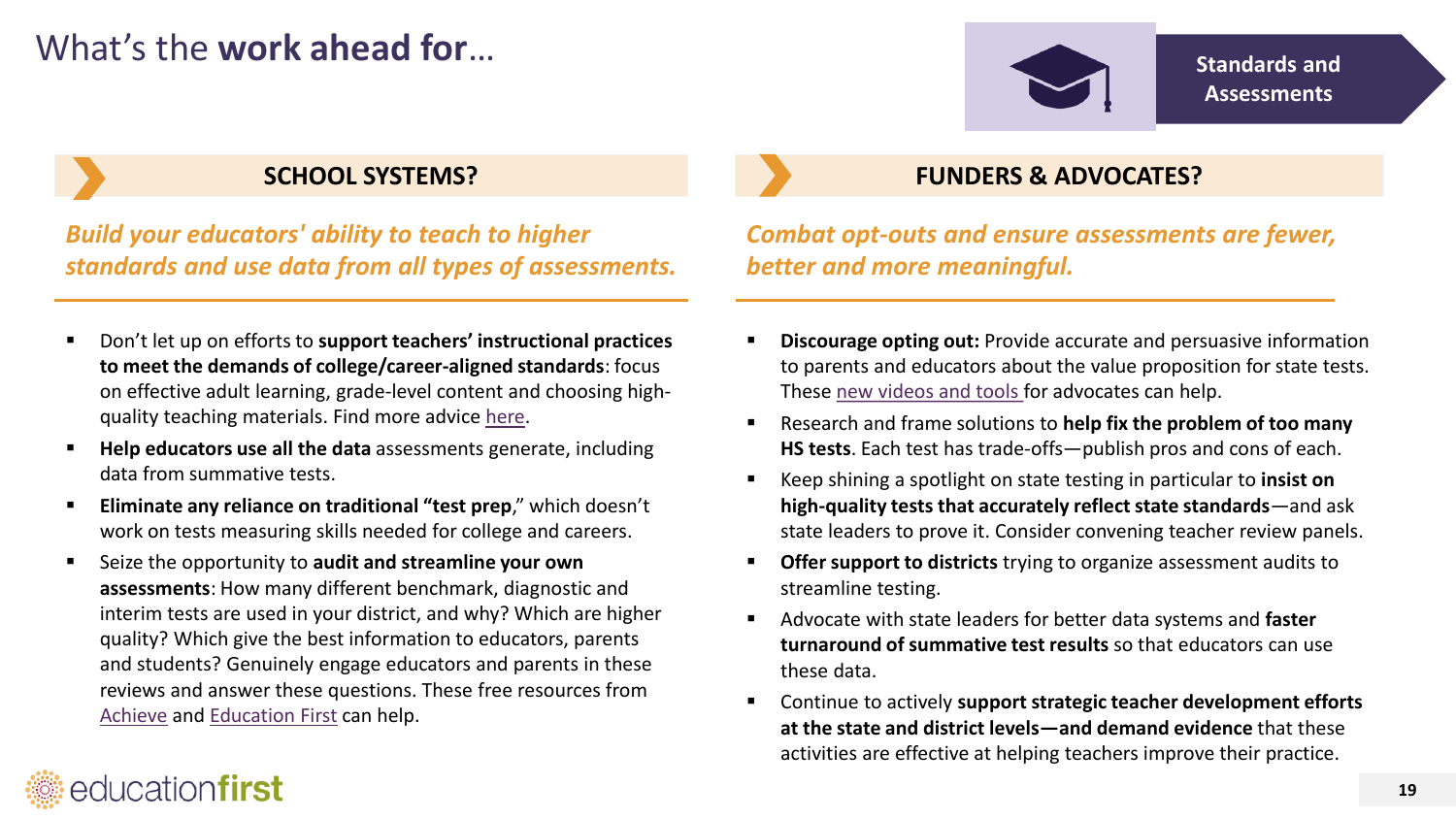## **ACCOUNTABILITY AND SCHOOL IMPROVEMENT**

## **What's the work ahead?**



**States:** *Start with your North Star—then consider indicators and design school ratings. Incent schools to help all students achieve college and career readiness. Empower districts by giving them control over some indicators. Help low-performing schools attract and retain great teachers and principals.*



**Districts:** *Help develop your state's North Star. Engage teachers, principals, families and others in school improvement.* 



**Funders & Advocates:** *Advocate for school ratings and indicators that drive equity. Provide political cover for changes.*

<span id="page-19-0"></span>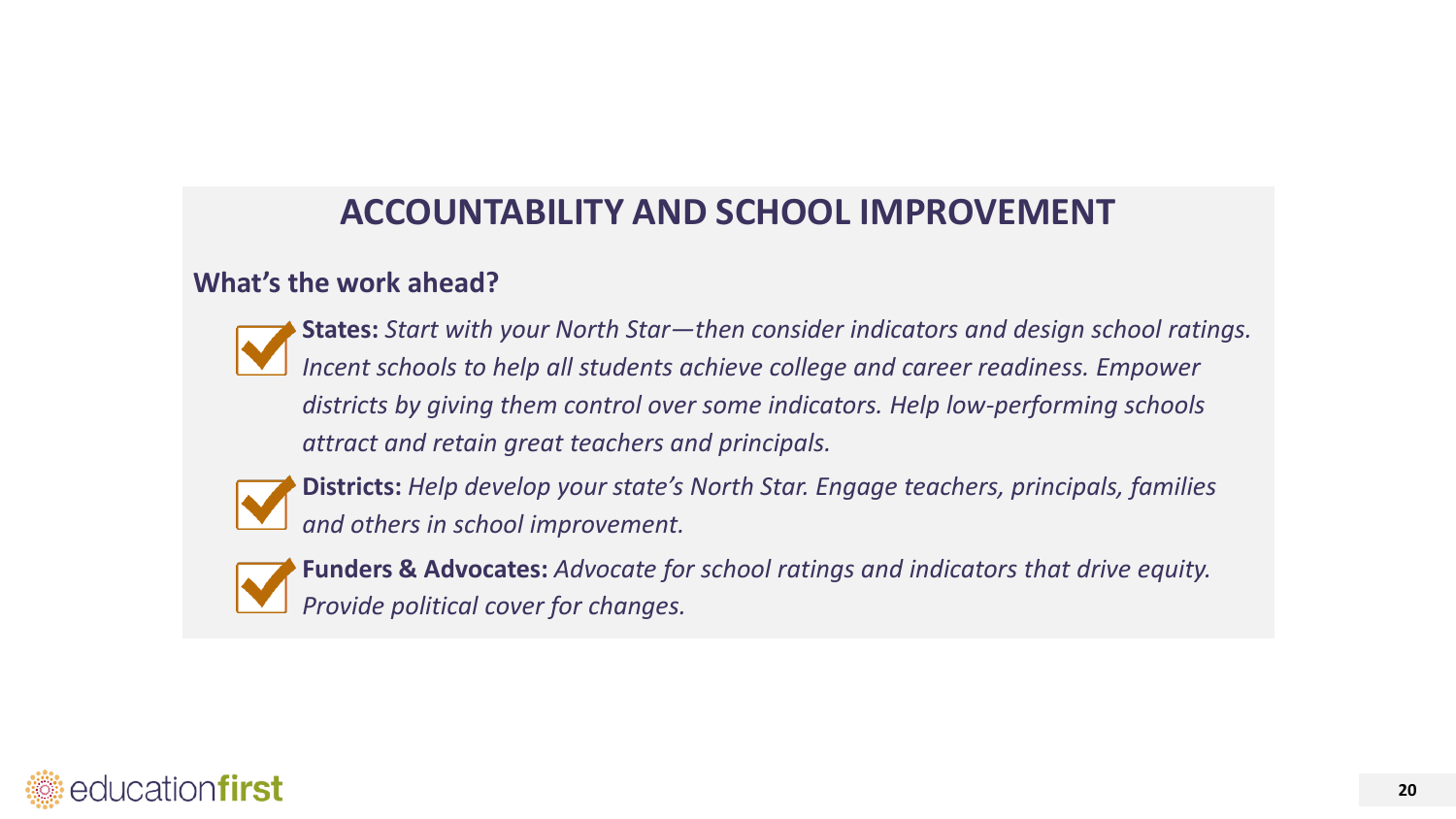## **Key Provisions:** ESSA drives state ownership of achievement goals, ratings indicators and supports

STATES **SET THEIR OWN ACHIEVEMENT GOALS**

- No more "100% proficient" with annual targets: **states set their own goals from their own starting points**.
- No more AYP: states are required to set **statewide, long-term goals and interim progress targets** for improving outcomes **for all students and each student group**  (e.g., race/ethnicity, income, students with disabilities, English learners, homeless, foster and military youth).
- States set **four-year cohort graduation rate goals** with interim progress targets. States may set higher extended goals.

educationfirst

### STATES **CHOOSE INDICATORS** FOR SCHOOL RATINGS **1 2 3**

- States **choose at least 4 indicators,** with the first 3 getting a "substantial" and, collectively, "much greater weight" than the 4<sup>th</sup>:
	- **1. Academic achievement**—including at least math and reading proficiency
	- **2. Another academic indicator**—must include HS cohort graduation rate; for EMS can be growth
	- **3. English language proficiency** for English learners
	- **4. At least one other indicator of school quality or student success**—e.g., postsecondary readiness, school climate, social-emotional learning that must be valid, reliable and available statewide for all subgroups

### STATES AND DISTRICTS **DETERMINE IMPROVEMENT SUPPORTS**

- States must identify schools and provide support and intervention to at least 2 categories of schools:
	- **1. Comprehensive Support and Improvement Schools**: lowestperforming 5% of Title I schools and HS with graduation rates below 67%. Identified every 3 years. **State approves improvement plan**.
	- **2. Targeted Support and Improvement Schools:** annual list of schools with one or more student subgroups consistently underperforming on ALL state indicators. Schools in the bottom 5% of subgroup performance for ALL indicators must identify resource inequities. **District approves plan.**



**Accountability and School Improvement**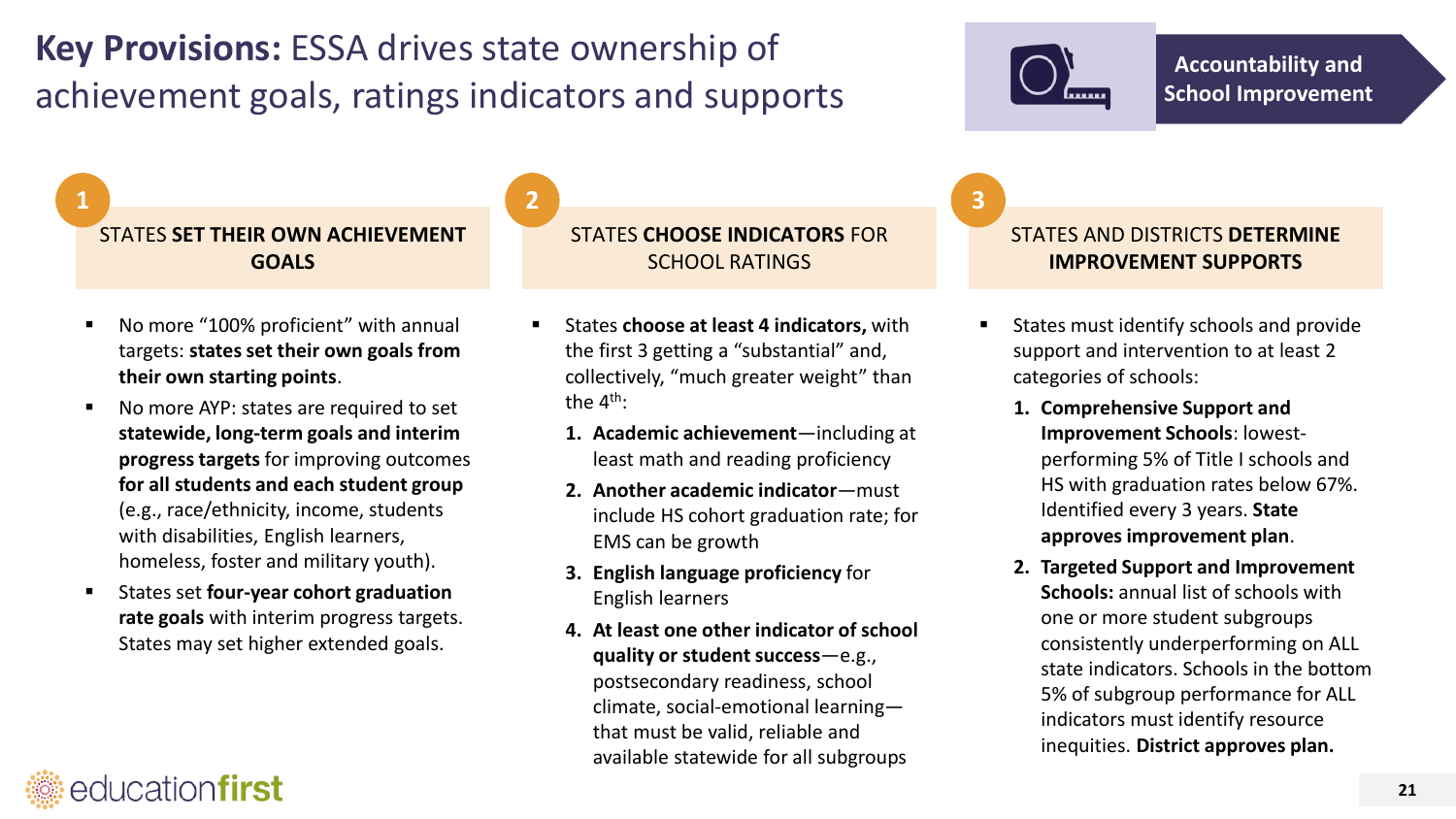

### **SEAs AND OTHER POLICYMAKERS?**

*Start with your North Star—then consider indicators and design school ratings.*

- Before diving in, consider: **how do we want our school and LEA accountability system to help educators improve outcomes**? What values and priorities do we want our accountability system to embody? What [unintended consequences do we want to avoid?](http://www.ccsso.org/Documents/2016/CriticalAreaOutlineAccountability.pdf) CCSSO's Critical Area Outline for Accountability can help.
- Consider **innovating with indicators in areas that matter to your state, even if the measures are imperfect**, like SEL measures. Choose a coherent set of indicators that encourages the teaching and learning your state values, even if the current measures and data need work.
- Articulate the qualities of high-performing schools, then identify **student success/school quality indicators that are closely correlated with student success,** like equitable access to effective teachers; chronic absenteeism; early literacy in pre-K–2; access to AP/IB/rigorous CTE coursework; or college readiness, enrollment and persistence.

## *Incent schools to help all students achieve college and career readiness.*

- Extend **beyond simple "percent proficient" for achievement**: calculate what percentage of students are at basic, solid, proficient and advanced, and incent schools to move students up to proficient and advanced.
- Consider also using **student growth to standard**—not annual average growth—or students who are behind likely will never catch up to college and career readiness.
- **Differentiate measures and data** to determine school ratings and identify which schools are struggling from data you want to collect to represent a broader picture of school performance or to diagnose problems.
- Be **inclusive but selective**, especially with student success/school quality indicators. ESSA asks states to use *at least one* of these new indicators that doesn't mean only one. But remember: "if everything matters, then nothing matters," and schools won't know where to focus.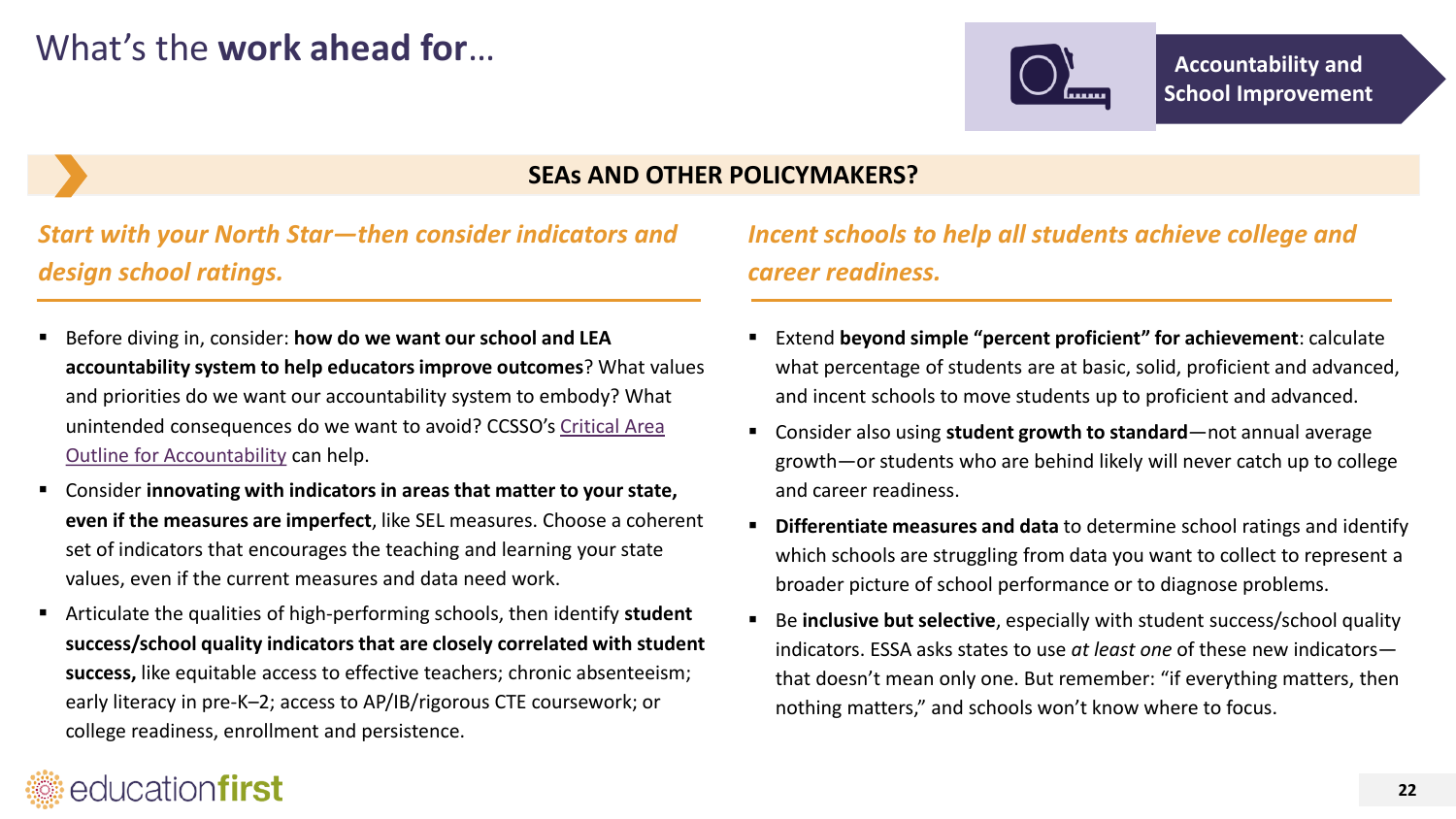

### **SEAs AND OTHER POLICYMAKERS?**

*Empower districts by giving them control over some indicators.*

- Because the data schools and systems collect are often richer than what the state can collect, **leave room in your school ratings system for LEAs to choose and report some indicators**. Engaging schools in this way not only helps take into account local context and values, but it also builds stronger support for the system and allows for more innovation. Study a sample approach [here.](http://education-first.com/library/publication/toward-a-next-generation-school-accountability-system/)
- Look to **high-quality indicators from leading district accountability systems** as possible statewide indicators. [California's CORE District](http://coredistricts.org/wp-content/uploads/2016/01/CORE-Data-Collaborative-v3-1-21-16.pdf) dashboard is a terrific model for how ESSA-required elements could come together in a new accountability and reporting system.
- Using real data, **model how the entire proposed accountability system will play out for different types of districts and schools.** Select 2–4 partner districts for the modeling. Make the process very transparent to increase stakeholder buy-in.

## *Help low-performing schools attract and retain great teachers and principals.*

- In low-performing schools, **teachers and principals matter most.** Carve out autonomies for great teachers and principals in low-performing schools. Incent and support effective educators to work in lowperforming schools and enable distributed leadership in these schools.
- Internally and/or with partners such as regional service centers, **build your capacity** to support districts to place great teachers and principals in low-performing schools, and to adopt evidence-based strategies.
- Research interventions that have worked in your districts and in other states to move schools out of the lowest categories of performance. As schools improve, **maintain the conditions** that helped schools improve in the first place.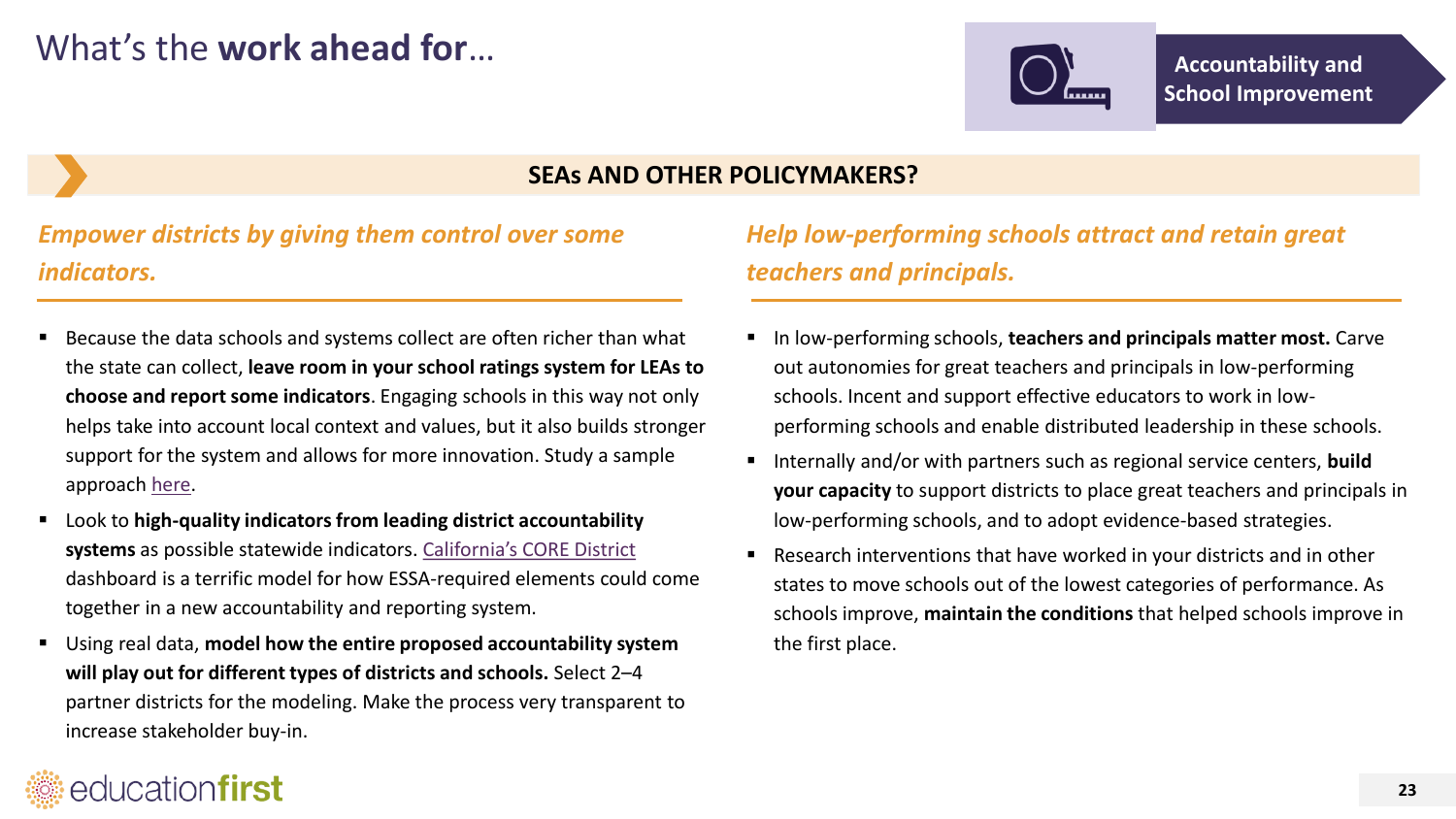## What's the **work ahead for**…



### *Help develop your state's North Star. Engage teachers, principals, families and others in school improvement.*

- Collaborate with state leaders on your statewide **North Star.**
- Do your homework: What **"evidence-based" supports, services and interventions have proven effective** in your district or similar settings? What strategies do you need for schools with consistentlyunderperforming subgroups?
- **Adopt school models that incent your best principals and teachers**  to work in your lowest-performing schools. Give them autonomy from district policies and practices and work with them to identify needed supports. What state support, funding and flexibility will help?
- Foster **greater engagement and buy-in from teachers, staff** and others in your school improvement strategies.

educationfirst

 **Prepare the school board, staff and school leaders** to communicate effectively about this work, since these leaders will bear responsibility for possibly unpopular interventions.

## **…SCHOOL SYSTEMS? …FUNDERS & ADVOCATES?**

- *Advocate for school ratings and indicators that drive equity. Provide political cover for changes.*
- If this doesn't already exist, **help your state develop a North Star** to guide overall ESSA planning.
- **If Identify research-based indicators** (beyond test scores) that show promise for positive outcomes for all students, and especially for the state's lowest-performing students.
- Advocate for **transparency and simplicity** so that school ratings don't mask what's really happening in schools.
- **Help your state take advantage of ESSA's focus on English learners;** promote policies that support bi-literacy for all youth.
- Support states in coming up with rigorous definitions of **"consistently underperforming"** student subgroups and **"evidencebased**" supports and interventions**.**
- Help states and districts **prepare the school board, the media and other civic leaders** to communicate effectively about why school turnaround efforts, while sometimes painful and messy, are necessary for better schools.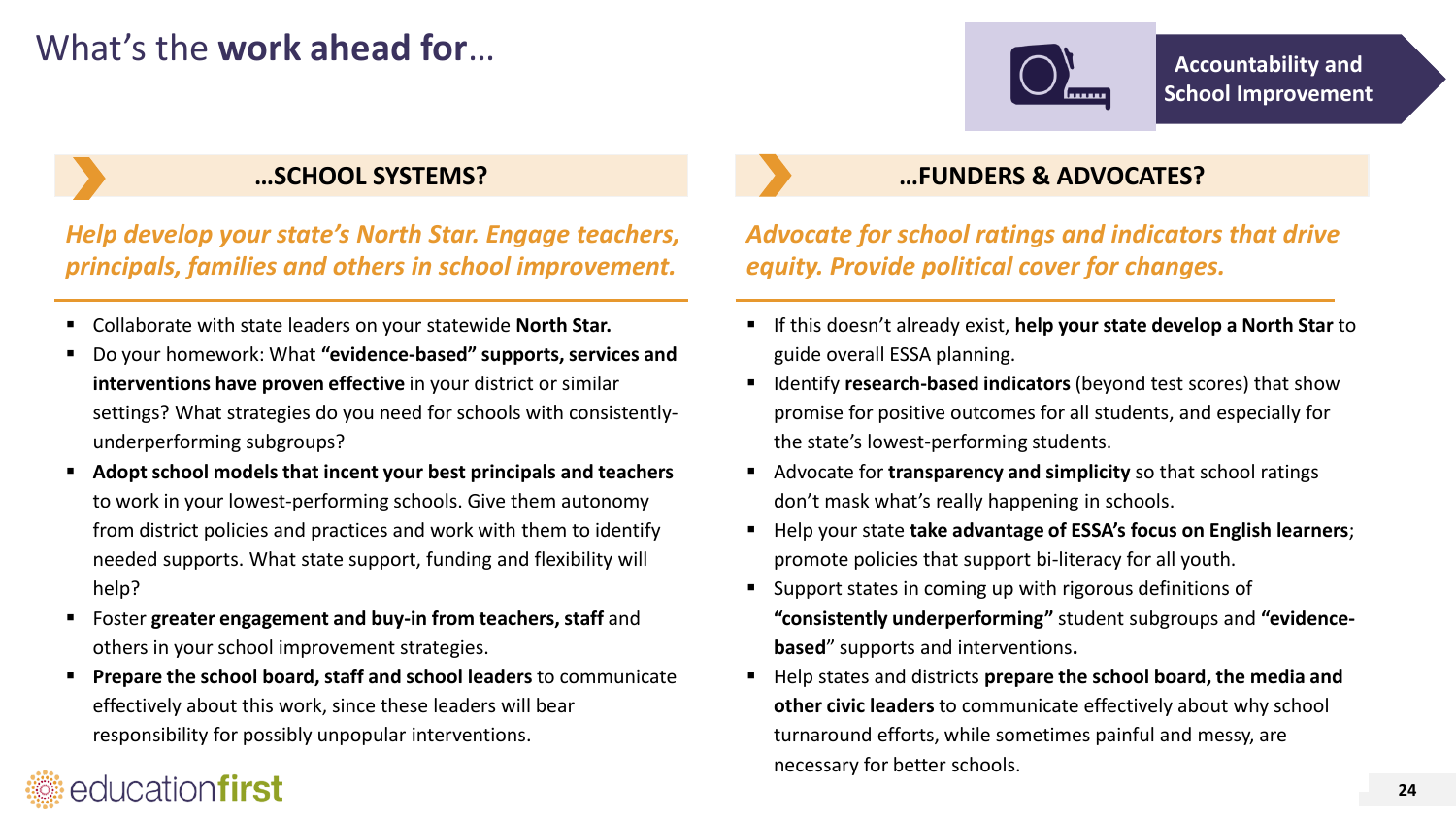## **HIGH-QUALITY EDUCATORS**

### **What's the work ahead?**



**States:** *Be much more strategic about Title II and teacher leadership. Increase the equitable distribution of teachers. Strengthen your educator evaluation process to help develop teachers, not sort or fire them.* 



**Districts:** *Be much more strategic about Title II.*

**Funders & Advocates:** *Help districts and the state take greater advantage of Title II flexibilities and requirements.* 

<span id="page-24-0"></span>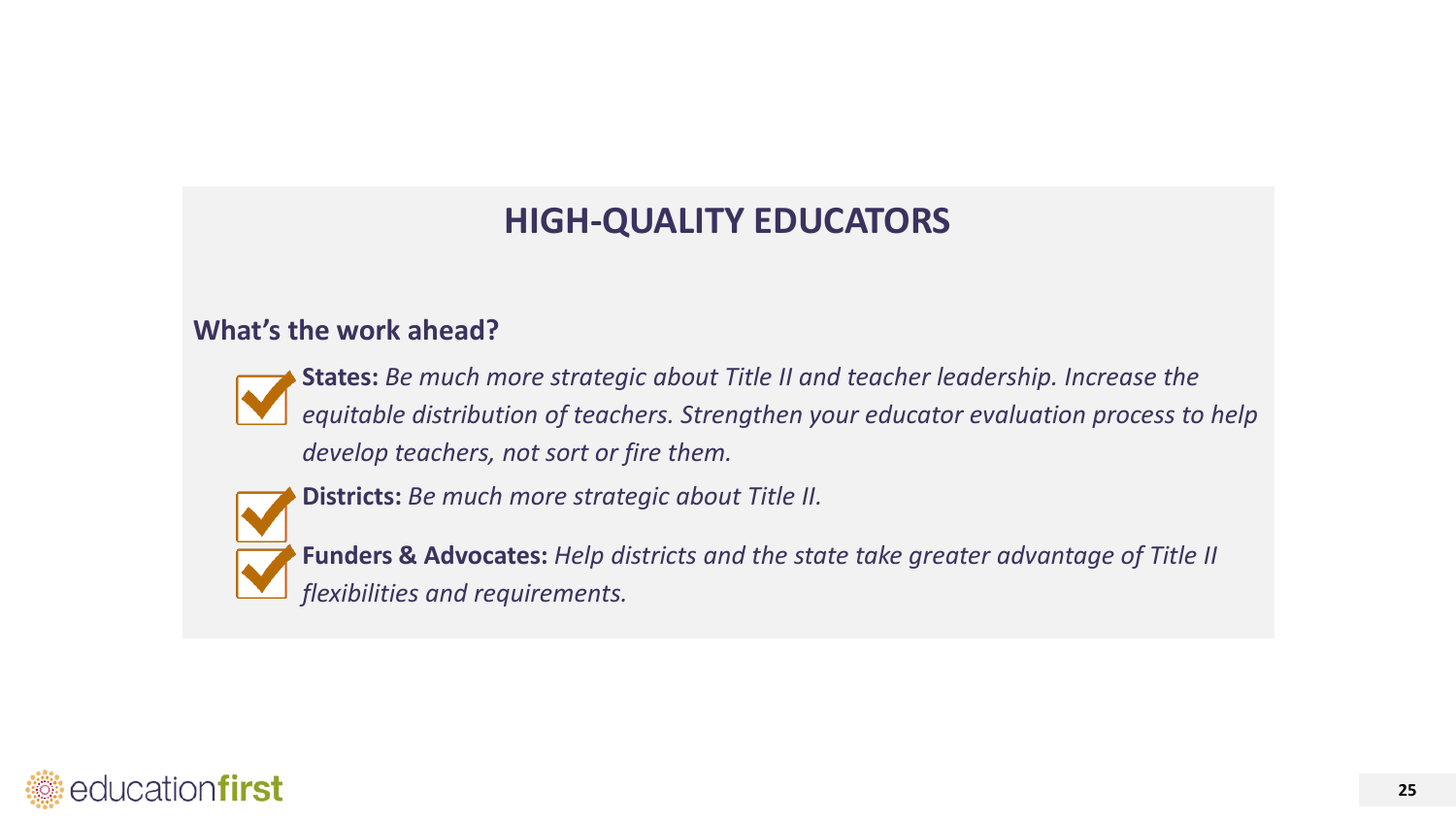## **Key Provisions:** ESSA drives educator equity, evaluation, preparation and leadership

**1 2 3**



- ESSA **strengthens the provision that addresses disparities in teacher quality across income groups and ethnicities**. SEAs are now required to report data on teachers' qualifications in high- and low-poverty schools.
- **State and district plans must describe** strategies to **ensure low-income and minority students are not taught at a disproportionate rate** by ineffective, out-offield or inexperienced teachers—*with "ineffective" crucially replacing NCLB's "unqualified."*

educationfirst

- Under ESSA, **the Secretary may not require teacher or leader evaluations** or define any aspect of evaluation systems and cannot put any parameters around how a state defines "effectiveness." There is no longer a "highly qualified teacher" requirement.
- **While states are not required to** implement teacher and leader evaluation systems under ESSA, they **may use federal professional development funds**  to do so if their evaluations are based in part on evidence of student academic achievement.
- **States that use teacher evaluations will** need to **review, use and report on evaluation data to demonstrate equitable access** to "effective" teaching.

### **EQUITY EVALUATION PREPARATION AND LEADERSHIP**

- **Professional development funding expands** to include a range of teacher and leader improvement activities: preparation and certification, incentive programs, subject-matter PD and technical assistance
- **States can use up to 2% of their Title II** funds for new **teacher "academies" designed to prepare excellent teachers for schools serving high-need students**. Operating outside state regulations and colleges of education, academies must focus on clinical preparation and issue credentials only when teachers show an impact on student learning.
- Title II dollars can also now be used for **teacher leadership** activities.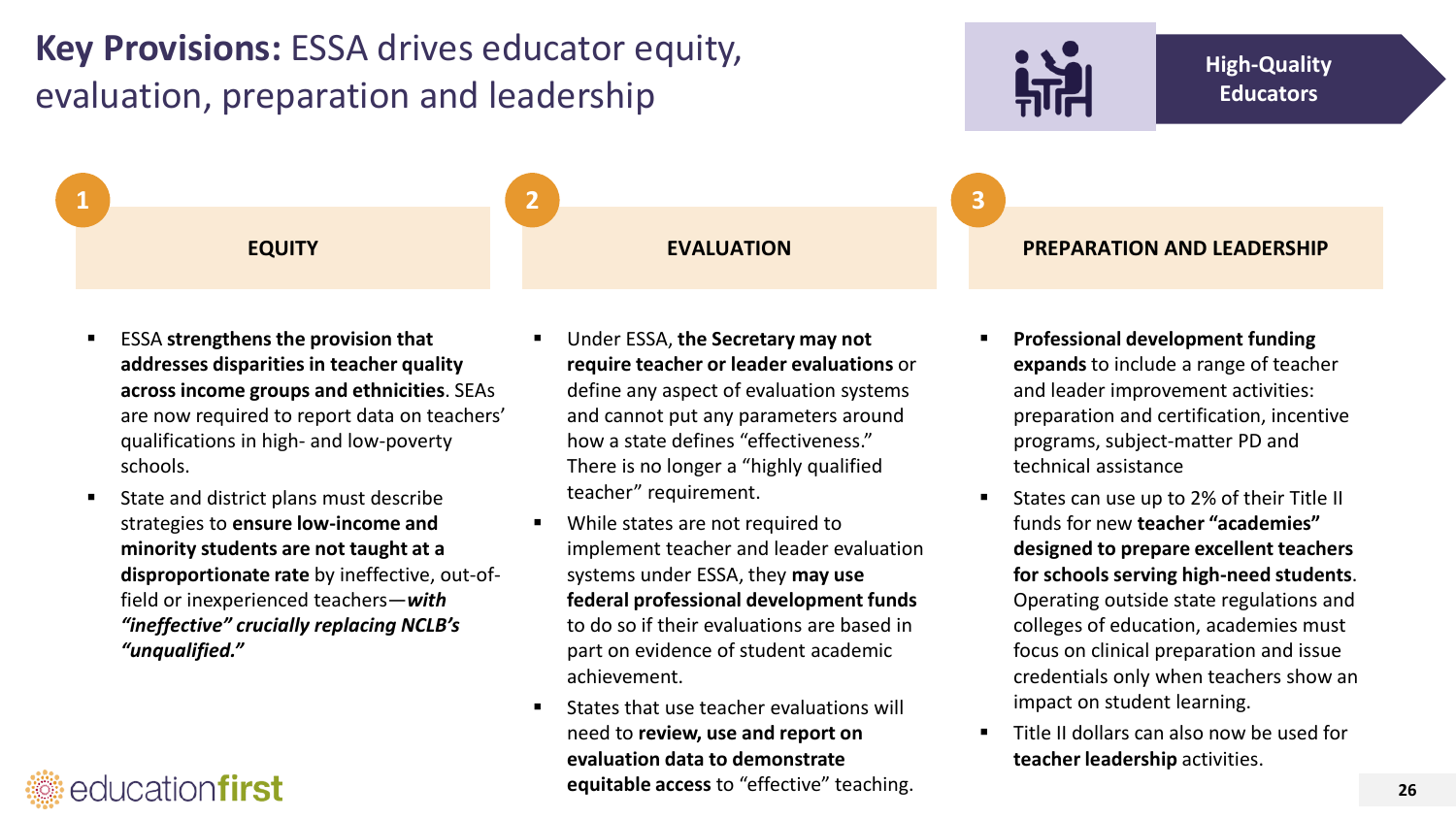

### **SEAs AND OTHER POLICYMAKERS?**

*Be much more strategic about Title II and teacher leadership. Increase the equitable distribution of teachers.*

- Instead of using Title II funds just to reduce class size or for professional development, develop **stronger guidance about evidence-based professional learning** for districts.
- Use 2% of total state Title II funds to **create educator development academies**, like teacher residency programs. **Partner with school districts**  to strengthen teacher preparation ([this roadmap](http://education-first.com/library/publication/ensuring-high-quality-teacher-talent/) can help).
- **Apply for Teacher and School Leader Incentive Fund** (formerly TIF) grants to support performance-based compensation systems and innovative approaches to evaluation, career ladders and school-leader autonomy.
- Adopt a **rigorous statewide definition** of teacher leadership, incent more **innovative teacher leadership models** and more **effective principal training** and support for your districts.
- **Build upon your existing educator equity plan.** Use effectiveness ratings if your current evaluation model accurately identifies effective teaching.

educationfirst

*Strengthen your educator evaluation process to help develop teachers, not sort or fire them.* 

- Increase the **quality of evaluation implementation and feedback to teachers.** Insist on high-quality training for all evaluators on effective feedback, support and professional learning for teachers. Expand the evaluator pool to include other instructional experts, such as peer observers and literacy coaches.
- Maintain student growth data, but **vary the weights and measures** for educators in different subjects, grades and roles. Consider **growth measures that better match teacher subject areas**, such as student surveys, student learning objectives (SLOs), performance tasks, portfolios and evidence collections.
- **If your evaluation model is working well, engage teachers, principals and** other stakeholders to build more political support for your **implementation timeline and inclusion of student growth measures**.
- Get more ideas from leading districts and states [here](http://education-first.com/library/publication/following-through-on-what-weve-started/), here and [here.](http://education-first.com/library/publication/evaluation-and-support-strategies-for-success/)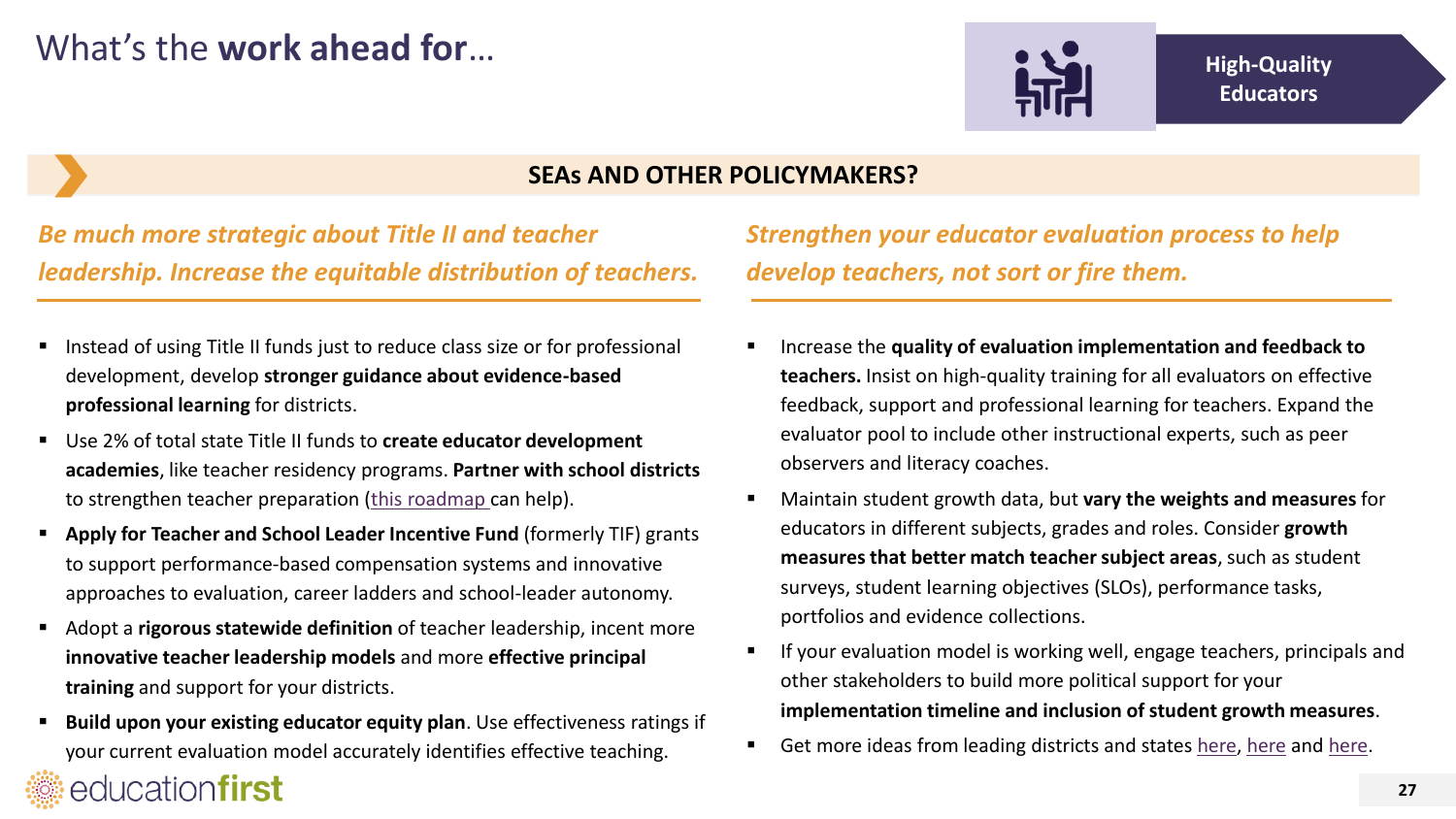## What's the work ahead for…



### *Be much more strategic about Title II.*

- Reallocate Title II dollars away from class-size reduction and toward effective and **high-quality professional learning.**
- Allocate additional Title II dollars to **recruit and hire excellent teachers**, particularly in schools serving the highest-need students.
- **Build systems of feedback and support** ([this roadmap](http://education-first.com/library/publication/giving-teachers-the-feedback-and-support-they-deserve-five-essential-practices/) from Education First can help) to provide your teachers with useful and timely feedback on practice.
- Consider applying for **Teacher and School Leader Incentive Fund**  (formerly TIF) grants, which continue to support performancebased compensation systems and innovative approaches to evaluation, career ladders and school-leader autonomy—either individually, with partner districts or through a state-supported application.

### **SCHOOL SYSTEMS? FUNDERS & ADVOCATES?**

*Help districts and the state take greater advantage of Title II flexibilities and requirements.* 

- Take positions and/or develop **high-level guiding principles** for the effective use of Title II dollars in your state and districts.
- Be prepared to **share research and data** highlighting the importance of equitable distribution of teachers in your state.
- When thinking about the equitable distribution of teachers in your state, encourage state leaders to **build upon the equity plans** they developed through the Equitable Access Support Network.
- Offer to **help your SEA with the stakeholder engagement process around teacher quality** (see [here](#page-27-0) for details).
- Support your state to **monitor educator evaluation implementation and revision** and **build political will** for your state's educator evaluation system. If you don't currently have an ongoing council or advisory group that monitors implementation, consider helping your SEA/state board put a group like this together.

<span id="page-27-0"></span>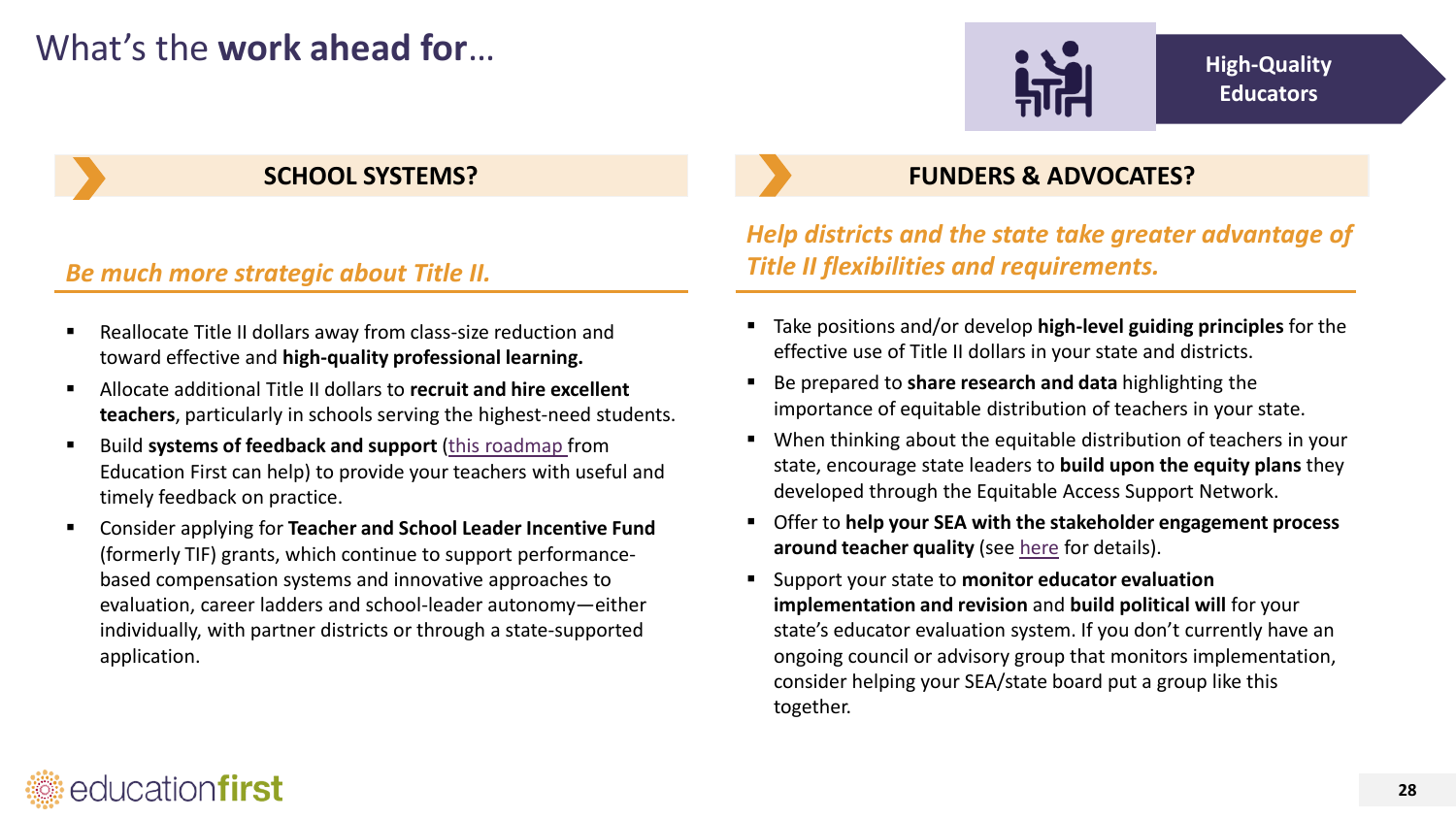## **FUNDING FLEXIBILITY**

## **What's the work ahead?**

**States:** *Use your guiding vision to reorganize state funds. Push out dollars to LEAs more strategically.*



**Districts:** *Engage community partners and innovate with funding models.* 

**Funders & Advocates:** *Help ensure dollars go to effective programs.*

<span id="page-28-0"></span>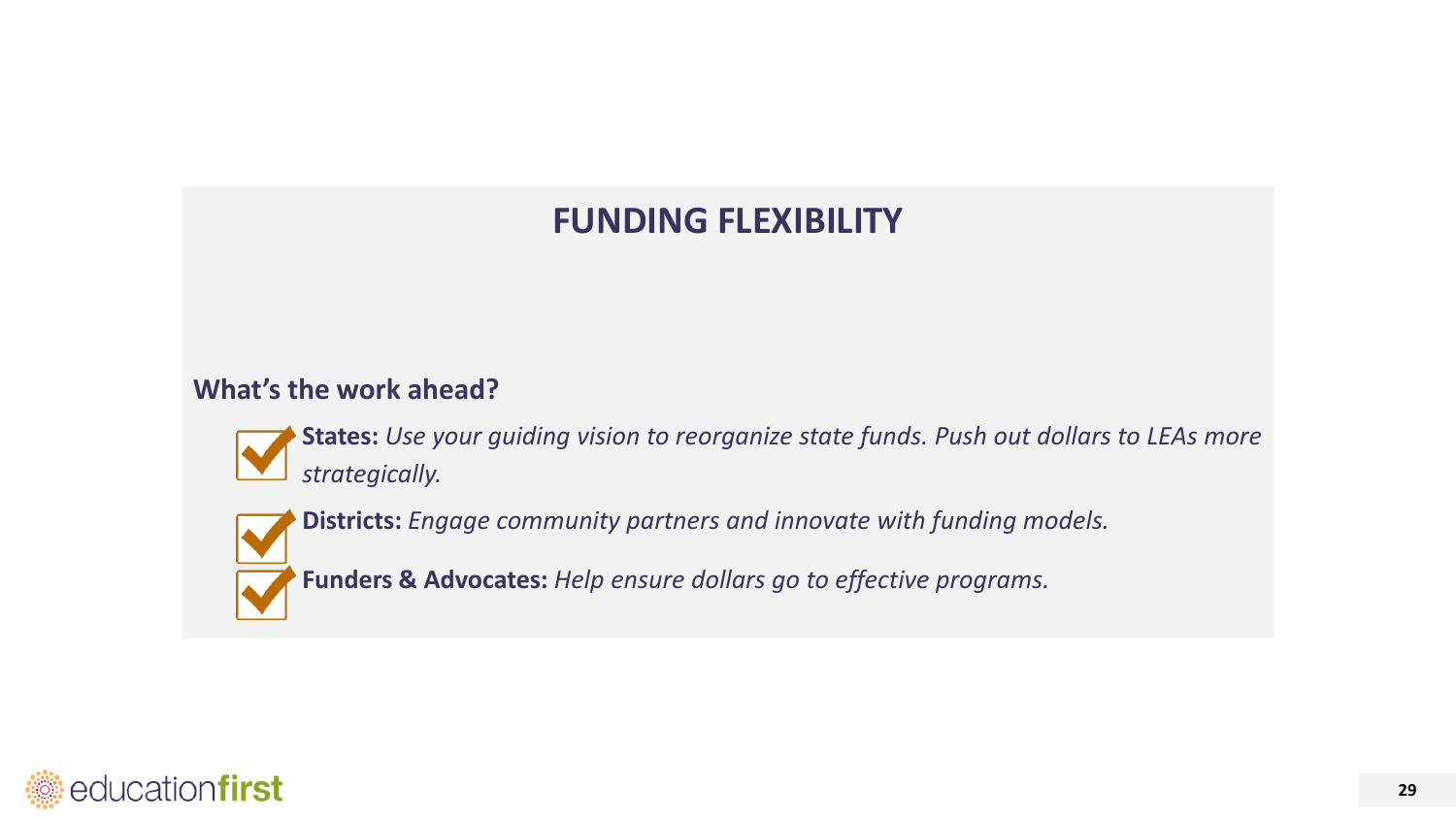**Key Provisions:** ESSA provides funding flexibility, transferability and new pre-K and teacher quality support

**1 2 3**



- The Title IV "Student Support and Academic Enrichment Grant" **rolls funding for 50+ previously distinct programs into one** flexibly-allocated grant.
- The Title I weighted funding pilot allows up to 50 LEAs across the country to apply to **flexibly combine and spend local, state and federal funding.**
- **EXECUTE: 1** States can set aside 3% of Title I funds for LEAs to apply to provide **direct student services (DSS)**.

- States and districts can now **transfer funds between and into programs**, but not out of programs supporting subgroups.
- States and districts are **no longer required to itemize expenses for "supplement not supplant"** reporting; they must show compliance only every two years instead of annually.
- $\blacksquare$  For a detailed breakdown of new transferability and flexibility regulations in ESSA, see [this resource from CCSSO](http://www.ccsso.org/Documents/Summary of Significant Spending and Fiscal Rules in ESSA - 03092016.pdf).

### INCREASED **FLEXIBILITY TRANSFERABILITY PRE-K** AND **TEACHER QUALITY SHIFT**

- The **Preschool Development Grants**  through the Department of Health and Human Services aim to **broaden access to early childhood education** through expanded or new state-driven programs that prepare children for kindergarten.
- **The Title II teacher quality grant will increase the weight of poverty rates in allocations** over the next four years, accounting for 80% of the allocation by 2020.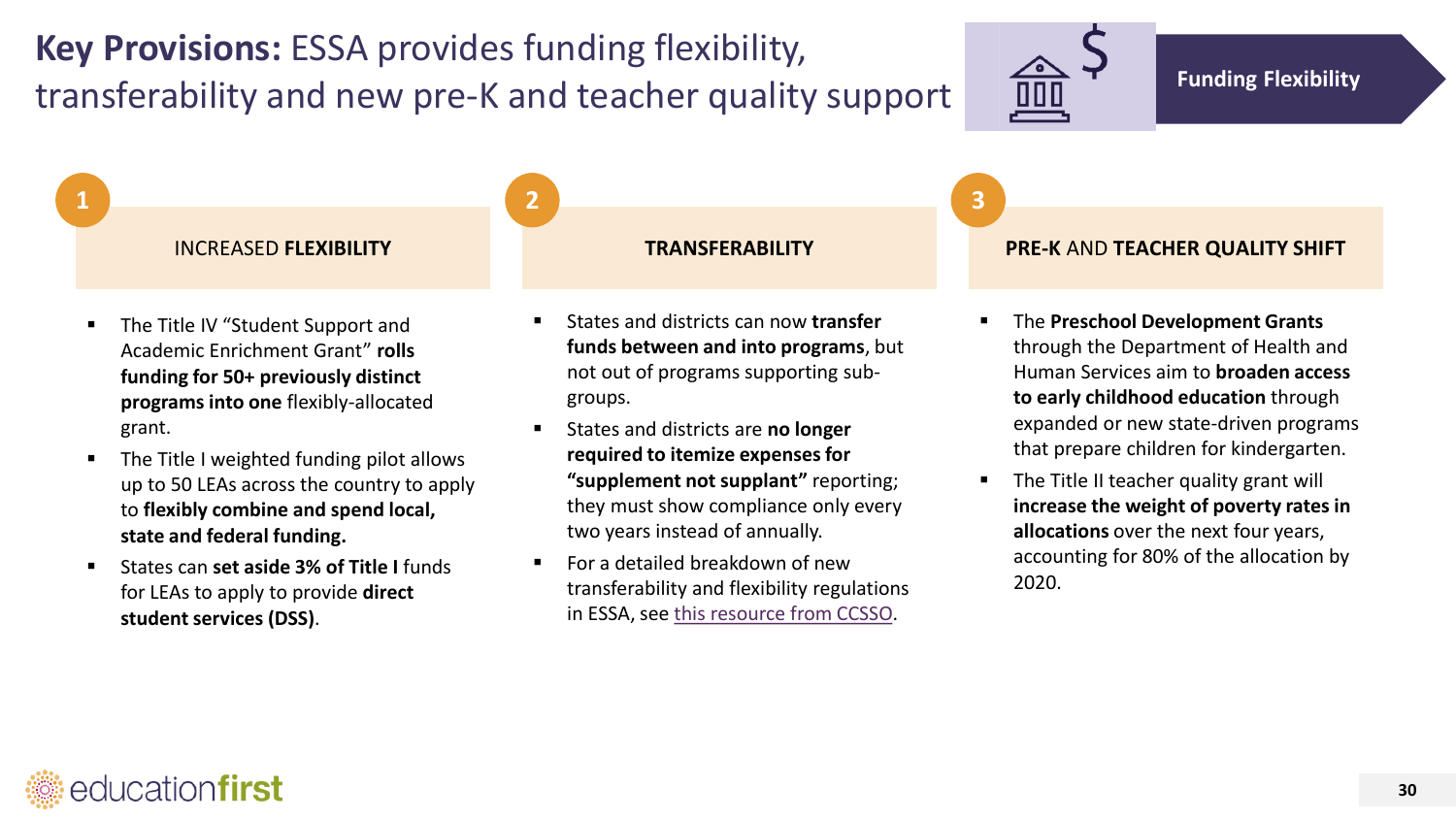

### **…SEAs AND OTHER POLICYMAKERS?**

### *Use your guiding vision to reorganize state funds.*

- **Evaluate your SEA's strengths** (e.g., data tracking, partnering with agencies to delivery pre-K) and **align your SEA's ESSA funding plan** to these strengths.
- **Conduct a financial audit** to pinpoint current funding streams and consider how to **focus funding effectively across the state and across the titles to work toward your North Star,** ensuring that funding plans and activities do not become siloed by title.
- **Consider the 3% Title I set-aside for direct student services** (DSS), which could fund LEAs to provide wraparound/Integrated Student Services, tutoring or AP coursework; **weigh your state's preparedness to administrate** these funds. [Chiefs for Change](http://chiefsforchange.org/wp-content/uploads/2016/04/Chiefs-for-Change-Direct-Student-Services-April-2016.pdf) provides helpful guidance for the DSS set-aside.
- Engage SEA staff in **trainings to rethink bureaucratic processes for managing title funding** to **emphasize cross-title collaboration** and innovation to support new policies.

### *Push out dollars to LEAs more strategically.*

- **Evaluate which discrete programs have been rolled into the Title IV block grant**; consider how to apply for the block grant to streamline/maintain programs.
- Award **funds to LEAs with an emphasis on innovation**—**deemphasizing "compliance."**
- **Weigh the potential impact of fund transfers** to avoid inadvertently diverting funds from underserved students.
- **Help districts strategically implement the new Title II Teacher Quality formula,** which is **based more on poverty rates**. Take steps to expand, streamline or preserve programs that are directly correlated with student achievement, based on your state's anticipated allocation. **Eliminate** programs that are **not backed up by research**, like class size reduction in the upper grades.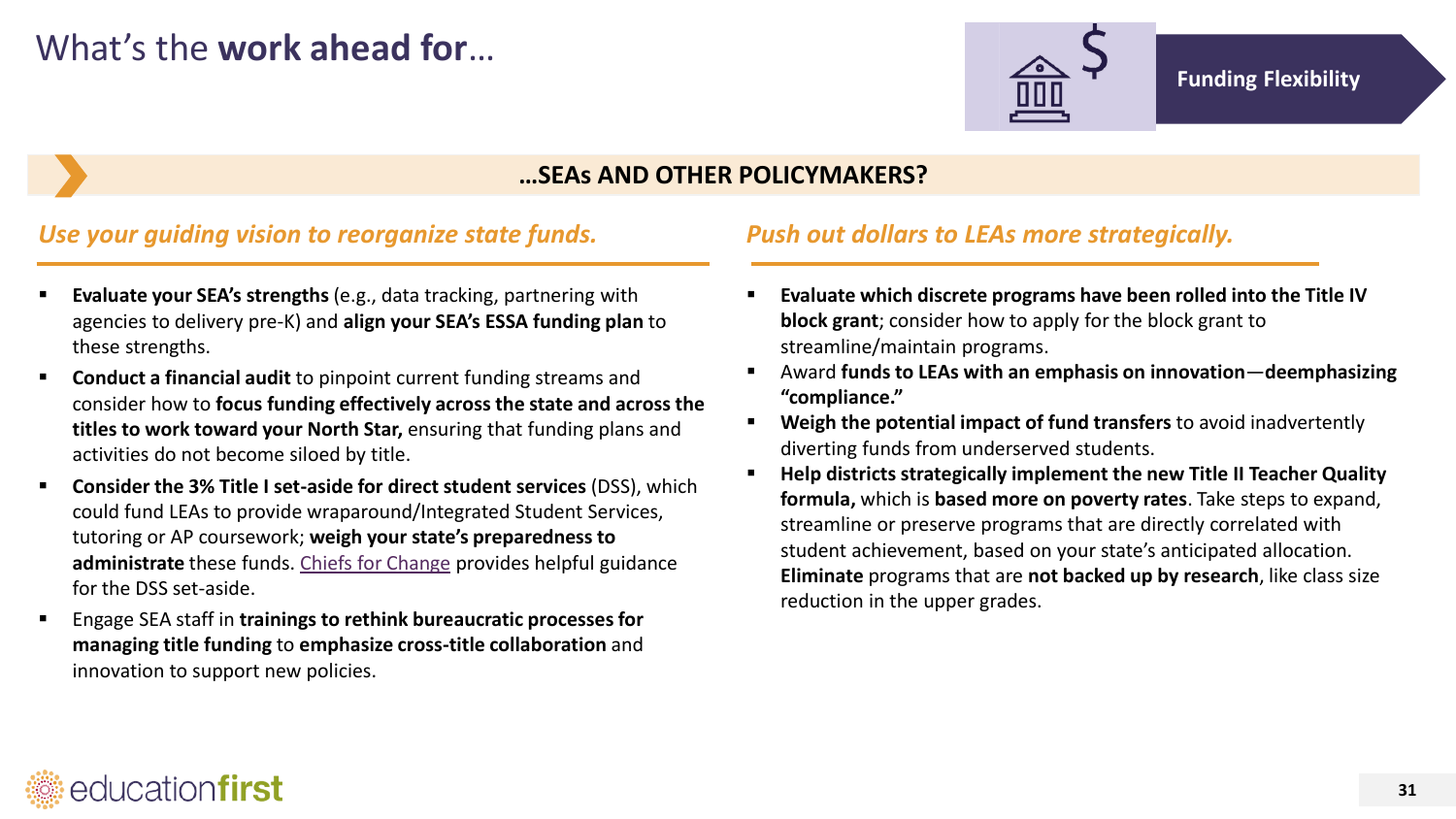## What's the **work ahead for**…



### *Engage community partners and innovate with funding models.*

- Use ESSA's direct call-out of wraparound services among allowable Title I expenses to **forge partnerships with Integrated Student Services providers that connect students with needed wraparound services**; apply to your SEA to **fund these programs under Title I**, possibly via the Title I DSS set-aside if your SEA chooses to use it.
- Consider your current funding models. **If you already have experience with weighted funding,** you may be well-positioned to apply to USDE for the weighted funding pilot; be sure to **stay apprised of upcoming pilot details.** Current information:
	- $\checkmark$  3-year pilot duration for 50 LEAs
	- $\checkmark$  Flexibility to combine federal, state and local funding to better serve low-income students and students with particular needs (e.g., English learners)
	- $\checkmark$  Assurance that high-poverty schools receive more per-pupil funding than previously

## **…SCHOOL SYSTEMS? …FUNDERS & ADVOCATES?**

### *Help ensure dollars go to effective programs.*

- Engage with SEAs and LEAs to **advocate for money to be spent more effectively or innovatively** to improve education for underserved students; participate in stakeholder engagement activities to **ensure that new programs (or providers) use a strong evidence base** and will **not inadvertently divert funds away from underserved students.**
- **Consider which new funding opportunities** (e.g., Preschool Development Grants) **fit with your organization**'s theory of action and **consider partnering with districts and states to help or cofund pilots.**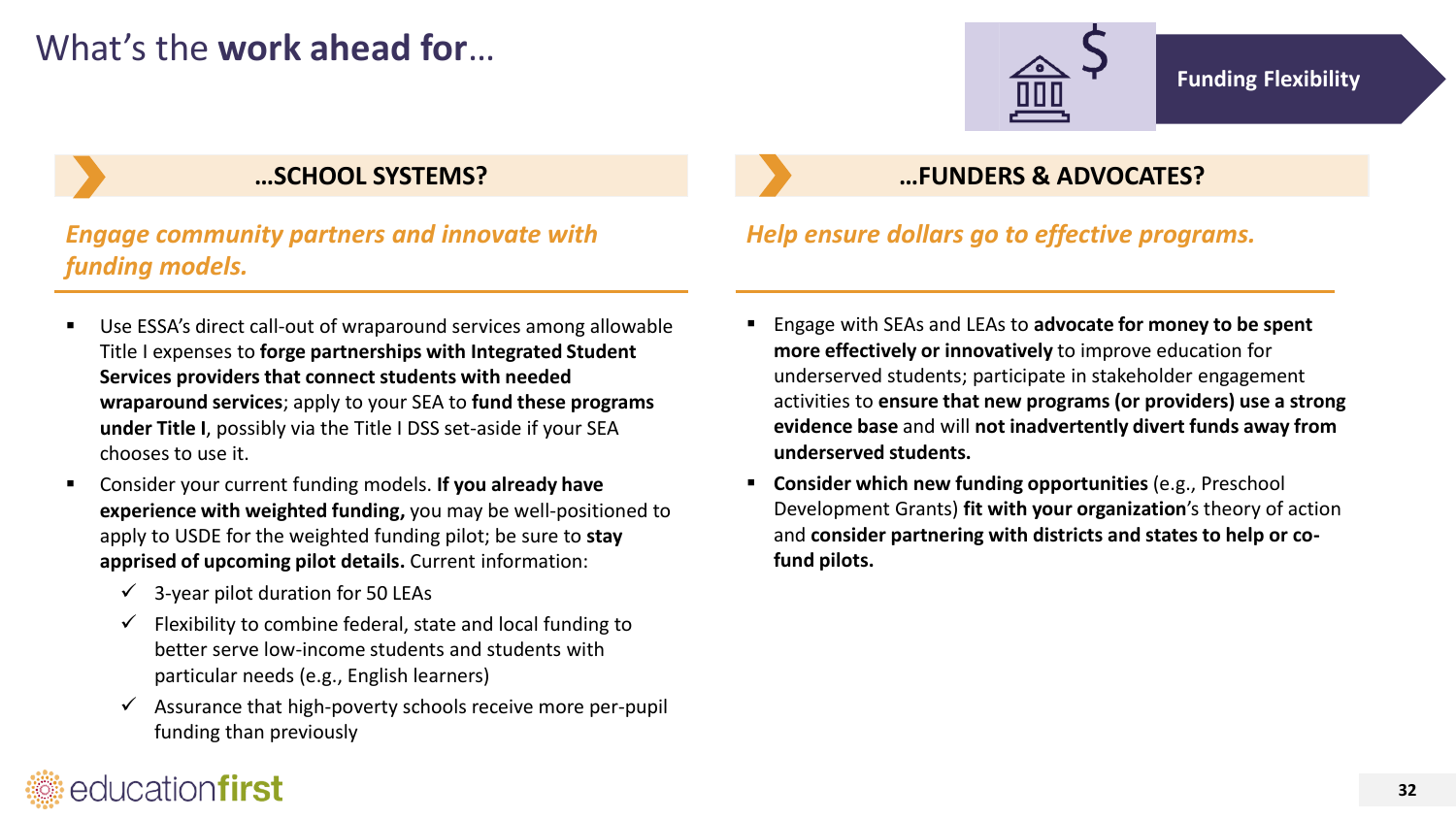# educationfirst

**For more information, visit:**

**www.education-first.com/library @ed1stconsulting** 

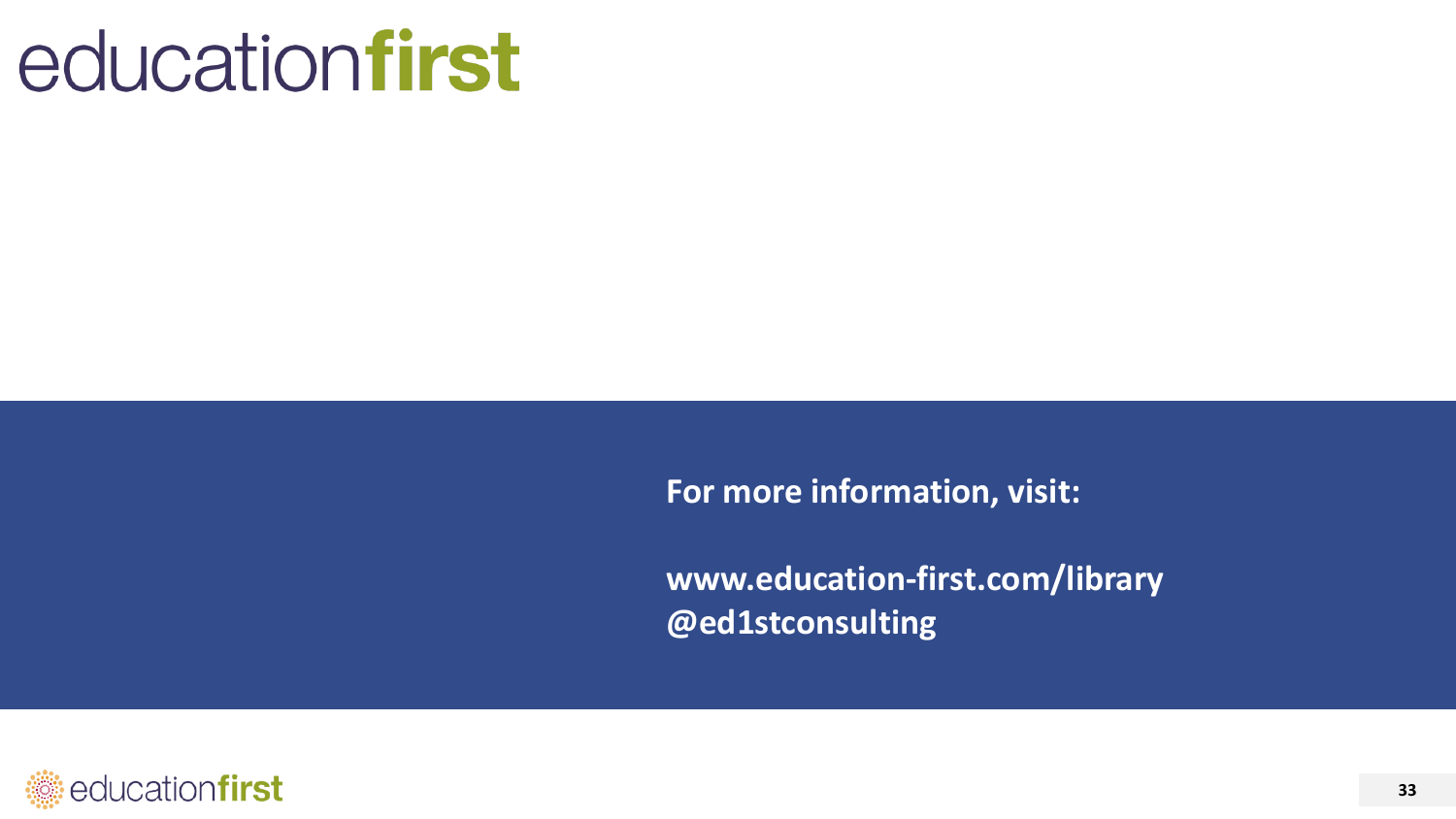## **Appendix: Early ESSA State Actions\* (1)**

| <b>State</b>            | <b>ESSA-Related State Action Examples</b>                                                                                                                                                                                                                                                                                                          |
|-------------------------|----------------------------------------------------------------------------------------------------------------------------------------------------------------------------------------------------------------------------------------------------------------------------------------------------------------------------------------------------|
| Alaska                  | The Alaska Department of Education and Early Development is considering new assessment structures, and will be replacing the<br>Alaska Measures of Progress (AMP) assessment for the 2016-17 school year.                                                                                                                                          |
| Arizona                 | A new law in Arizona allows school districts and charter schools to fulfill the state assessment requirement by choosing from a<br>menu of assessments, including the state produce assessment and options by vendors.                                                                                                                             |
| California              | The California State Board of Education is currently engaged in a process to create an "evaluation rubric" as part of its work to<br>revamp the state's accountability system (to replace API). It will include measures beyond test scores and will likely include<br>consideration for high-need students, and other data like suspension rates. |
| Colorado                | In May, Colorado Department of Education staff and other education officials will launch a statewide, seven stop tour to gather<br>the public's input and feedback on how Colorado should implement vital components of ESSA.                                                                                                                      |
| Connecticut             | The state unveiled a new accountability system in March that rates schools based on 12 indicators that the Connecticut<br>Department of Education says is aligned to ESSA requirements.                                                                                                                                                            |
| Delaware                | The Delaware Department of Education is using their state vision 2025 to craft a plan for ESSA.                                                                                                                                                                                                                                                    |
| District of<br>Columbia | District of Columbia released a draft of its accountability principles and timeline, which is guiding its policy development.                                                                                                                                                                                                                      |
| Georgia                 | The Georgia Department of Education is pursuing a waiver from ESSA requirements that speaking and listening be assessed by<br>the state summative assessment.                                                                                                                                                                                      |
| Hawai'i                 | The governor formed a team that will work to develop a blueprint for Hawai'i's public schools that is consistent with ESSA and<br>will maximize opportunities and possibilities for Hawai'i to transform education. The state plans to hold an education summit as<br>well as town halls to share plans and collect public input.                  |

### <span id="page-33-0"></span>educationfirst 38

**34**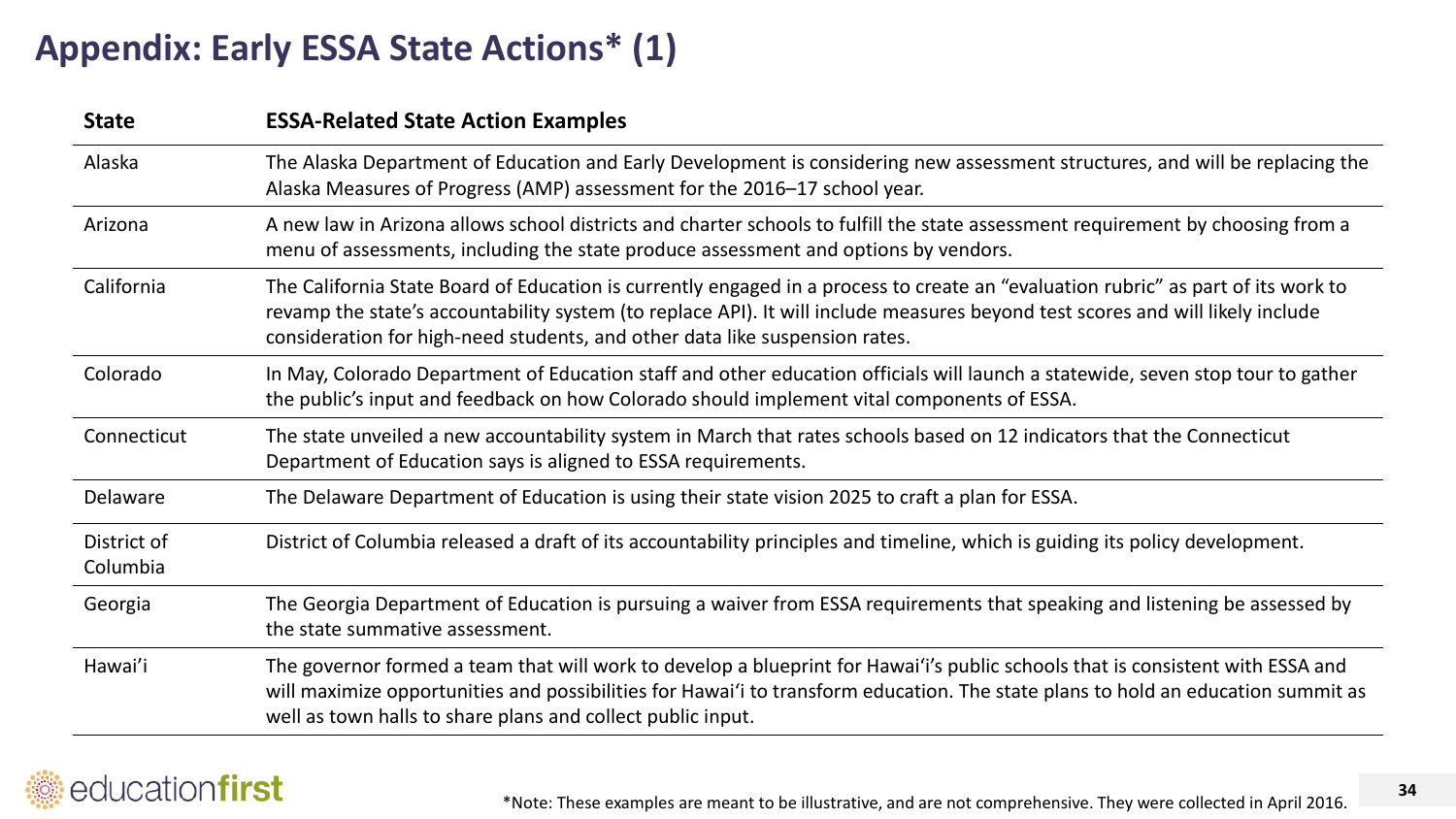## **Appendix: Early ESSA State Actions\* (2)**

| <b>State</b>    | <b>ESSA-Related State Planning Examples</b>                                                                                                                                                                                                                                                                                      |
|-----------------|----------------------------------------------------------------------------------------------------------------------------------------------------------------------------------------------------------------------------------------------------------------------------------------------------------------------------------|
| Idaho           | The Idaho Department of Education announced they will form working groups focused on Idaho's transition under ESSA. The<br>groups will look at specific issue areas including migrant education, English learners, standards and assessment, accountability,<br>educator effectiveness and others.                               |
| <b>Illinois</b> | The Illinois State Board of Education is working with the Regional Offices of Education to host a listening tour across the state<br>this spring to give an opportunity to provide feedback on ESSA implementation. There will be a series of eight meetings.                                                                    |
| Kentucky        | Commissioner of Education Stephen Pruitt is holding a series of 11 Education Town Hall Meetings across the state to determine<br>how Kentuckians define school success.                                                                                                                                                          |
| Maryland        | The Maryland State Department of Education is working with the ESSA Stakeholder Committee to participate in the review of<br>the new law and development of Maryland's ESSA Plan.                                                                                                                                                |
| Minnesota       | The State Department of Education held the first in a series of ESSA topic meetings. Nearly 100 stakeholders from many school<br>boards, district personnel and other associations attended and discussed revamped accountability systems, specifically, the<br>process used to identify schools for improvement or recognition. |
| Montana         | The Office of Public Instruction released guiding principles for the implementation of ESSA.                                                                                                                                                                                                                                     |
| Nevada          | Nevada Superintendent Steve Canavero indicated at the CCSSO annual legislative conference that the state is considering using<br>industry recognized credentials or certificates as an indicator to measure career readiness into their accountability systems.                                                                  |
| New Hampshire   | The New Hampshire Department of Education will facilitate advisory teams of educators, policymakers, partners and other<br>stakeholders to gather input into the plan design. Each team will focus on specific policy areas.                                                                                                     |
| New Jersey      | New Jersey's Department of Education issued a memo in March 2015 outlining several goals for the state's implementation of<br><b>ESSA</b>                                                                                                                                                                                        |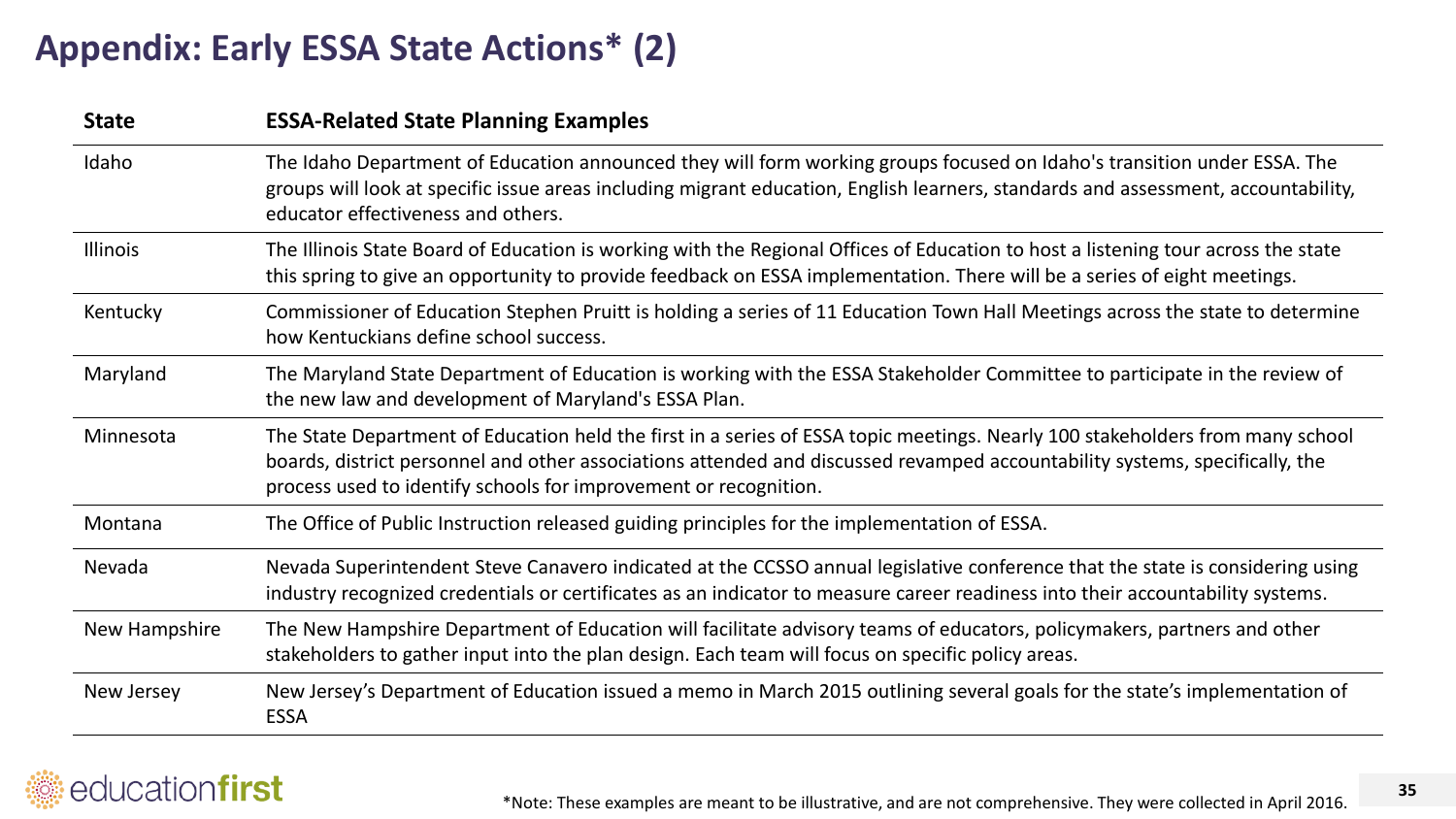## **Appendix: Early ESSA State Actions\* (3)**

| <b>State</b>          | <b>ESSA-Related State Planning Examples</b>                                                                                                                                                                                                                                                                                                                                                         |
|-----------------------|-----------------------------------------------------------------------------------------------------------------------------------------------------------------------------------------------------------------------------------------------------------------------------------------------------------------------------------------------------------------------------------------------------|
| New Jersey            | The Department of Education issued a memo in March 2015 outlining several goals for the state's implementation of ESSA                                                                                                                                                                                                                                                                              |
| <b>North Carolina</b> | At the State Board planning and work session, North Carolina Department of Public Instruction's Dr. Lou Fabrizio presented on<br>ESSA implementation in the state. He highlighted a series of six public hearings (4 in April and 2 in May) around the state on<br>ESSA. North Carolina also plans to have a first draft of the state implementation plan for stakeholder review by June/July 2016. |
| North Dakota          | Superintendent Baesler established an ESSA Planning Committee to develop the state's ESSA plan, beginning in May 2016.                                                                                                                                                                                                                                                                              |
| Ohio                  | Ohio's Department of Education is engaging stakeholders on high level vision for ESSA implementation during February-April.<br>They will follow up with specific stakeholder groups as certain policies develop.                                                                                                                                                                                    |
| Oregon                | The Department of Education released a press release announcing 11 education forums in April and May across the state and<br>inviting all community members to come discuss ESSA. ODE also has appointed four workgroups comprised mainly of district<br>leaders and teachers to develop recommended plans and strategies in the major areas of ESSA.                                               |
| Pennsylvania          | The Pennsylvania State House and Senate Education Committees held a joint hearing on ESSA featuring two representatives<br>from the state's Department of Education.                                                                                                                                                                                                                                |
| South Dakota          | South Dakota create four policy workgroups to formulate sections of the state's ESSA plan.                                                                                                                                                                                                                                                                                                          |
| Tennessee             | Tennessee plans to build off the work outlined in its approved ESEA waiver and its statewide strategic plan lead by its unifying<br>vision - success for all students upon graduation from high school.                                                                                                                                                                                             |
| Vermont               | The Vermont Agency of Education has identified over 40 key ESSA decision points, and has committed to applying the following<br>lenses to its proposed solutions: equity, alignment, efficiency and practicality. The Agency is currently seeking input from<br>stakeholders for several face-to-face discussions and via online public surveys.                                                    |
| Washington            | Washington has 10 ESSA-related work groups, including an accountability system work group.                                                                                                                                                                                                                                                                                                          |
| educationfirst        | *Note: These examples are meant to be illustrative, and are not comprehensive. They were collected in April 2016.                                                                                                                                                                                                                                                                                   |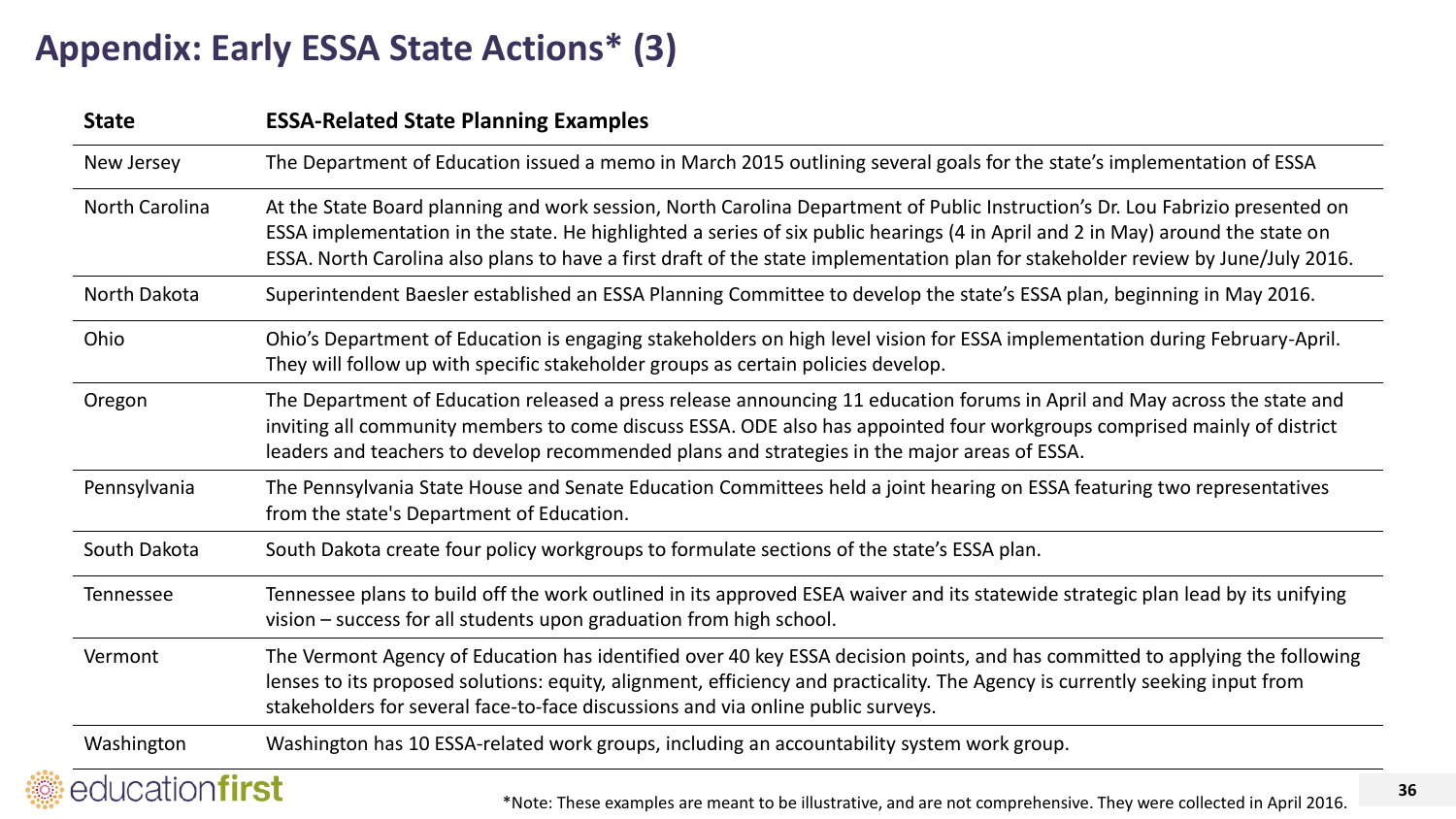## **Appendix: References and Acknowledgements (1)**

We are grateful to the following individuals for their helpful feedback and contributions to this resource:

- Karen Garibay-Mulattieri and Rebecca Vonderlack-Navarro, Latino Policy Forum
- Alex Harris, Harold K. L. Castle Foundation
- Melissa McGrath, Chris Minnich and Scott Norton, Council of Chief State School Officers
- **Joanne Weiss at Weiss Associates LLC**
- Judy Wurtzel, Charles and Lynn Schusterman Family Foundation

Alliance for Excellent Education, *[Everything You Need to Know About the Every Student Succeeds Act](http://all4ed.org/ESSA/)*, accessed April 25, 2016.

CCSSO, *[The Every Student Succeeds Act,](http://www.ccsso.org/Resources/Programs/Every_Student_Succeeds_Act.html)* accessed May 2, 2016.

CCSSO, *Let's Get This Conversation [Started: Steps Every State Should Take to Map Out Its ESSA Engagement Strategy,](http://www.ccsso.org/Documents/2016/ESSA/GuideonESSAStakeholderOutreach.pdf)* accessed May 2, 2016.

Chiefs for Change, *[Expanding Equity: Leveraging the Every Student Succeeds Act \(ESSA\) to provide Direct Student Services](http://chiefsforchange.org/wp-content/uploads/2016/04/Chiefs-for-Change-Direct-Student-Services-April-2016.pdf)*, accessed April 28, 2016.

Danielson, Charlotte, ["It's Time to Rethink Teacher Evaluation,"](http://www.edweek.org/ew/articles/2016/04/20/charlotte-danielson-on-rethinking-teacher-evaluation.html) *Education Week*, April 20, 2016.

Education First, *[Ensuring High Quality Teacher Talent: How Strong, Bold Partnerships Between School Districts and Teacher Preparation Programs](http://education-first.com/library/publication/ensuring-high-quality-teacher-talent/) are Transforming the Teacher Pipeline*, accessed May 3, 2016.

Education First, *[Evaluation and Support: Strategies for Success Series Overview](http://education-first.com/library/publication/evaluation-and-support-strategies-for-success/)*, accessed May 3, 2016.

Education First, *[Following Through On What We've Started: Now that Race to the Top is Over, What's Next for States?](http://education-first.com/library/publication/following-through-on-what-weve-started/)*, accessed May 3, 2016.

Education First, *[Giving Teachers the Feedback and Support They Deserve: Five Essential Practices](http://education-first.com/library/publication/giving-teachers-the-feedback-and-support-they-deserve-five-essential-practices/)*, accessed May 3, 2016.

<span id="page-36-0"></span>The Education Trust, *[The Every Student Succeeds Act: What's in it? What does it mean for Equity?](https://edtrust.org/resource/the-every-student-succeeds-act-whats-in-it-what-does-it-mean-for-equity/)*, accessed March 11, 2016,.